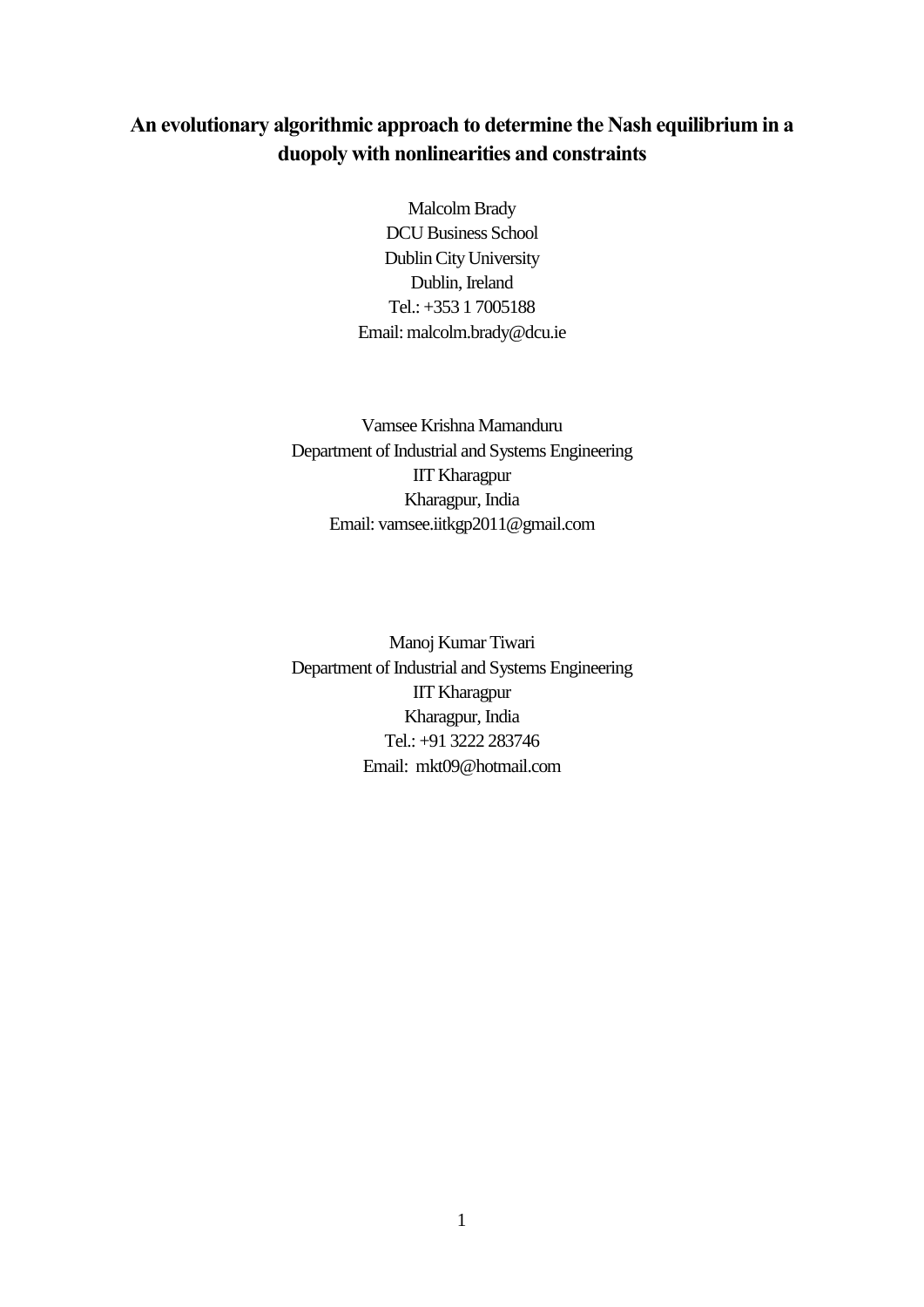# **An evolutionary algorithmic approach to determine the Nash equilibrium in a duopoly with nonlinearities and constraints**

# **Abstract**

This paper presents an algorithmic approach to obtain the Nash Equilibrium in a duopoly. Analytical solutions to duopolistic competition draw on principles of game theory and require simplifying assumptions such as symmetrical payoff functions, linear demand and linear cost. Such assumptions can reduce the practical use of duopolistic models. In contrast, we use an evolutionary algorithmic approach (EAA) to determine the Nash equilibrium values. This approach has the advantage that it can deal with and find optimum values for duopolistic competition modelled using non-linear functions. In the paper we gradually build up the competitive situation by considering non-linear demand functions, non-linear cost functions, production and environmental constraints, and production in discrete bands. We employ particle swarm optimization with composite particles (PSOCP), a variant of particle swarm optimization, as the evolutionary algorithm. Through the paper we explicitly demonstrate how EAA can solve games with constrained payoff functions that cannot be dealt with by traditional analytical methods. We solve several benchmark problems from the literature and compare the results obtained from EAA with those obtained analytically, demonstrating the resilience and rigor of our EAA solution approach.

**Key words**: Nash Equilibrium, Evolutionary Algorithm, Swarm Intelligence, Constrained Games, Non-Linear Payoff Functions.

# **Abbreviations:**

| NE:    | Nash Equilibrium                                     |
|--------|------------------------------------------------------|
| EAA:   | Evolutionary Algorithmic Approach                    |
| BRF:   | <b>Best Responsive Function</b>                      |
| PR:    | Promising region                                     |
| PSO:   | <b>Particle Swarm Optimization</b>                   |
| PSOCP: | Particle Swarm Optimization with Composite Particles |
| GBP:   | <b>Global Best Position</b>                          |
| LBP:   | <b>Local Best Position</b>                           |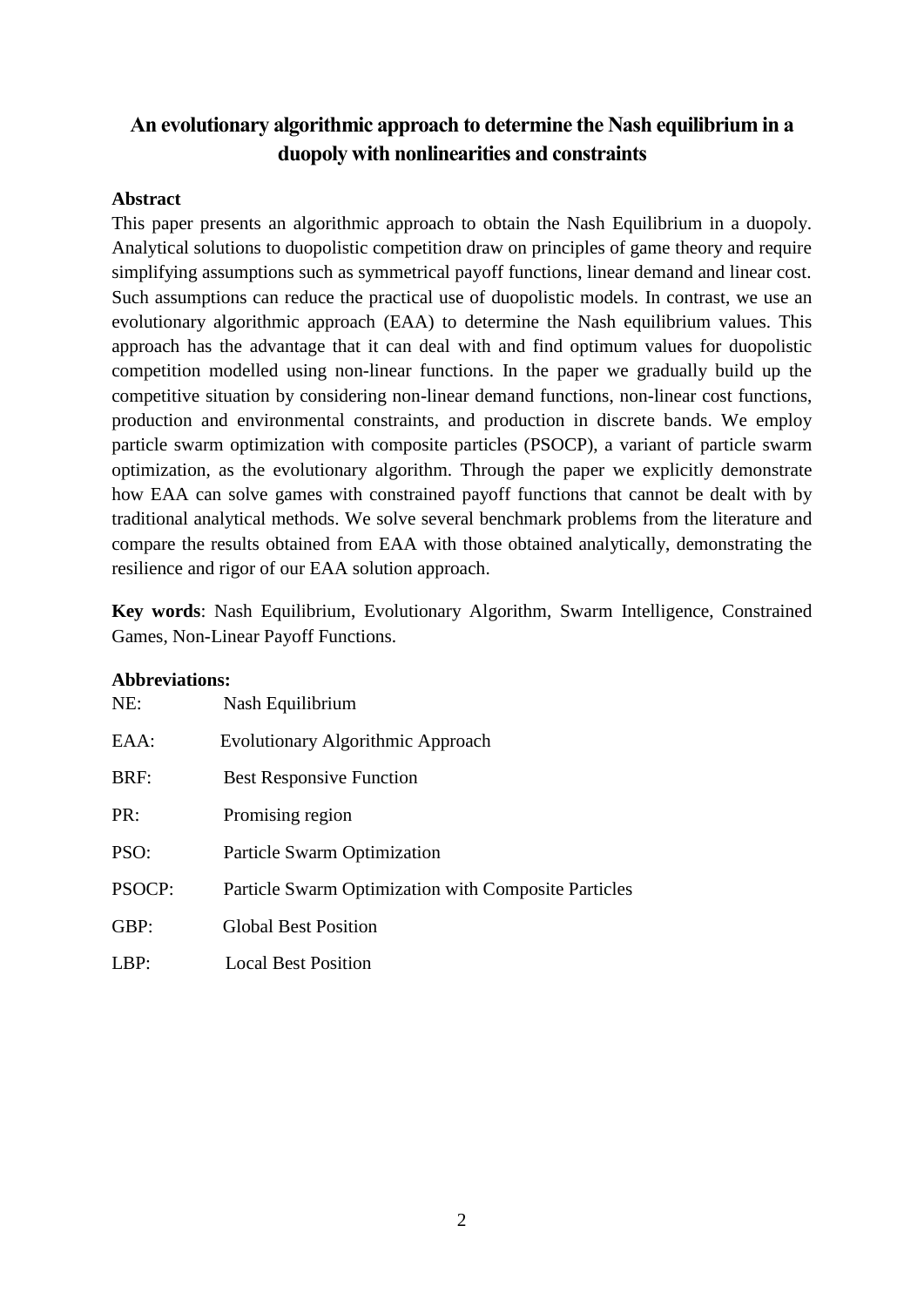# **1. Introduction**

The concept of Nash equilibrium (Nash, 1951) is central to the analysis of strategic interactions between different firms involved in non-cooperative games. Nash equilibrium (NE) is the stable state of a system involving competitive firms who try to optimize their personal pay off functions by employing a wide range of strategies. In other words, given the actions of other firms, no firm can improve its position by adopting a different strategy. In general, individual profit functions are considered as pay off functions. However it can also be minimizing loss function, maximizing sales etc. For the purpose of better illustration of our approach we restrict ourselves to a duopoly case where two firms will be involved in the game and pay off functions are their individual profit functions. Each firm responds in the best possible way, given the strategies of their competitors. This yields a best response function (BRF) for each firm that is employed to determine its decision, taking into account the decisions made by rival firms. Analytically, the point of intersection of all the BRFs, each one corresponding to a firm competing in the market, is known as the Nash equilibrium (Nash, 1950)**.** 

The traditional analytical approach of attaining Nash Equilibrium involves two stages. The first stage is to determine mathematical expressions for BRF of each firm involved in the game by maximizing its corresponding pay off function using calculus principles. The second stage involves solving the system of best responses of all firms to attain NE. Hence in the analytical approach, we must differentiate up to second order in order to find out the BRF of each firm and solve the resulting cumbersome equations. This involves a mathematical obligation to check the continuity and differentiability of each pay off function up to its second order. Games that involve complicated pay off functions with sophisticated demand and cost functions require extensive mathematical skills to solve the differential equations which arise analytically (Agiza & Elsadany, 2004; Daskalkis & Goldberg, 2009**;** Fabrikant, Papadimitriou, & Berkeley, 2004; Grant Schoenebeck, 2006**;** Maskin, 1986). This leads to the adoption of simplifying assumptions such as linearizing the non-linear functions or using adopting symmetrical functions (Cheng, Reeves, Vorobeychik, & Wellman, 2004) In addition, games are often solved with little consideration of constraints such as production capacity of each firm, production costs, and environmental obligations.

A number of authors have used numerical or algorithmic approaches to solve for the Nash equilibrium (Razi, Shahri, & Kian, 2007**;** Konak, Kulturel-Konak, & Snyder, 2015; Wang, 2013). Zhang & Zhou (2012) have built supply chain network equilibrium models as nonlinear problem formulations (Zhao & Nagurney, 2008); they employed smooth Newton algorithm (Ma, 2011) for solving the non-linear games but struggled to prove the existence and uniqueness of the equilibrium. A three stage game theoretic linear and un-constrained supply chain model is built by Xiao, Jin, Chen, Shi, & Xie (2010) employed traditional analytical approach and carried out complex calculations to examine existence of Nash equilibrium. Chern, Chan, Teng, & Goyal (2014) have proposed a non-cooperative Nash equilibrium solution in a vendor buyer supply chain model that could capture delay in payments; though they presented an unconstrained mathematical model, they had to solve a system of partial differential equations to prove the existence an equilibrium.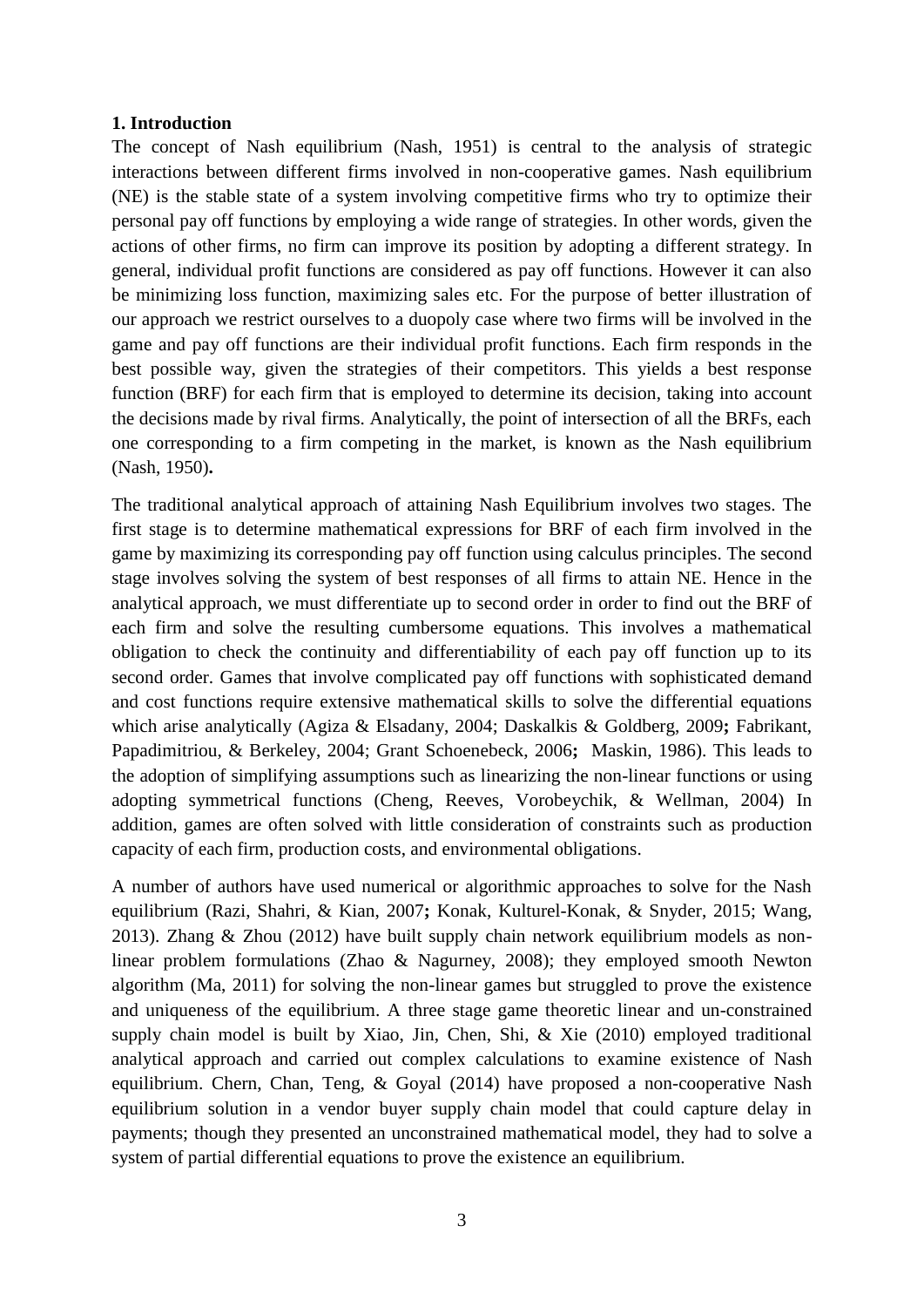In this paper we put forward an evolutionary algorithmic approach to obtain the Nash equilibrium. An evolutionary algorithm is used to find the optimal value of a payoff function subject to a given set of constraints. Evolutionary algorithms work on the principle of random search technique in finding out the optimal value of the payoff function. Those random search techniques are iterative in nature and are not concerned with the nature and complexity of payoff function that is being maximized. Particle swarm optimization (PSO) provides a heuristic to determine the optimal value of a non-linear function (Kennedy & Eberhart, 1995)**.** It is a population-based heuristic drawing on swarm intelligence with origins in the study of bird flocking, fish schooling and other swarm-type behaviours found in the biological world. Several variants have been developed to tackle complex situations with improved speed of convergence and quality of solutions, avoiding local entrapment and premature convergence (Nezami, Bahrampour, & Jamshidlou, 2013). These include a hybridized PSO back propagation algorithm (J.-R. Zhang, Zhang, Lok, & Lyu, 2007) and a modified PSO for adaptive equalization (Al-Awami, Zerguine, Cheded, Zidouri, & Saif, 2011). Particle Swarm Optimization with Composite Particles (PSOCP) is the particular evolutionary algorithm employed in this paper (Liu, Yang, & Wang, 2010). Its qualities are described in the algorithm description in Section 4. Use of PSO as an optimization heuristic is still relatively novel in the field of production economics (Nearchou, 2011) but has been applied to assembly line (Nearchou, 2011), inventory classification (Tsai & Yeh, 2008) and combinatorial optimization problems (Kemmoé Tchomté & Gourgand, 2009).

We use our evolutionary algorithmic approach to solve a variety of duopoly problems. EAA can deal with nonlinearities, discreteness and constraints that would be intractable using analytical approaches. As we are using a meta heuristic in the solution procedure we initially arrive at very near optimal solutions and hence the approximate Nash Equilibrium (Constantinos Daskalkis, Paul W. Goldberg, 2009)**.** We then improve this approximate solution to obtain a solution very close to the exact Nash Equilibrium. The results from the PSOCP model are benchmarked against analytically derived solutions. The solutions for the Nash equilibria obtained from the EAA computational experiments deviate negligibly from the analytically derived solutions (less than 0.1%). The paper is novel in that, to our knowledge, this is the first time that evolutionary algorithms have been used to solve for the Nash equilibrium in duopoly models.

#### **2**. **Model and problem description**

Let us consider that a homogenous commodity is being produced by  $n$  firms where the cost incurred to  $i^{\text{th}}$  firm for producing  $q_i$  units of good is  $C_i(q_i)$ , where  $C_i$  is an increasing function of  $q_i$ . The price of the product being sold is determined by the demand for that good in the market and the total output of the market  $(Q)$ . As we presume that quantity of production is equal to the demand, specifically if the total output of the market is *Q* then the market price is determined through the function  $P(Q)$  where  $P$  is called the "inverse demand" function". If each firm produces and sells  $q_i$  units, total market output is given by (1).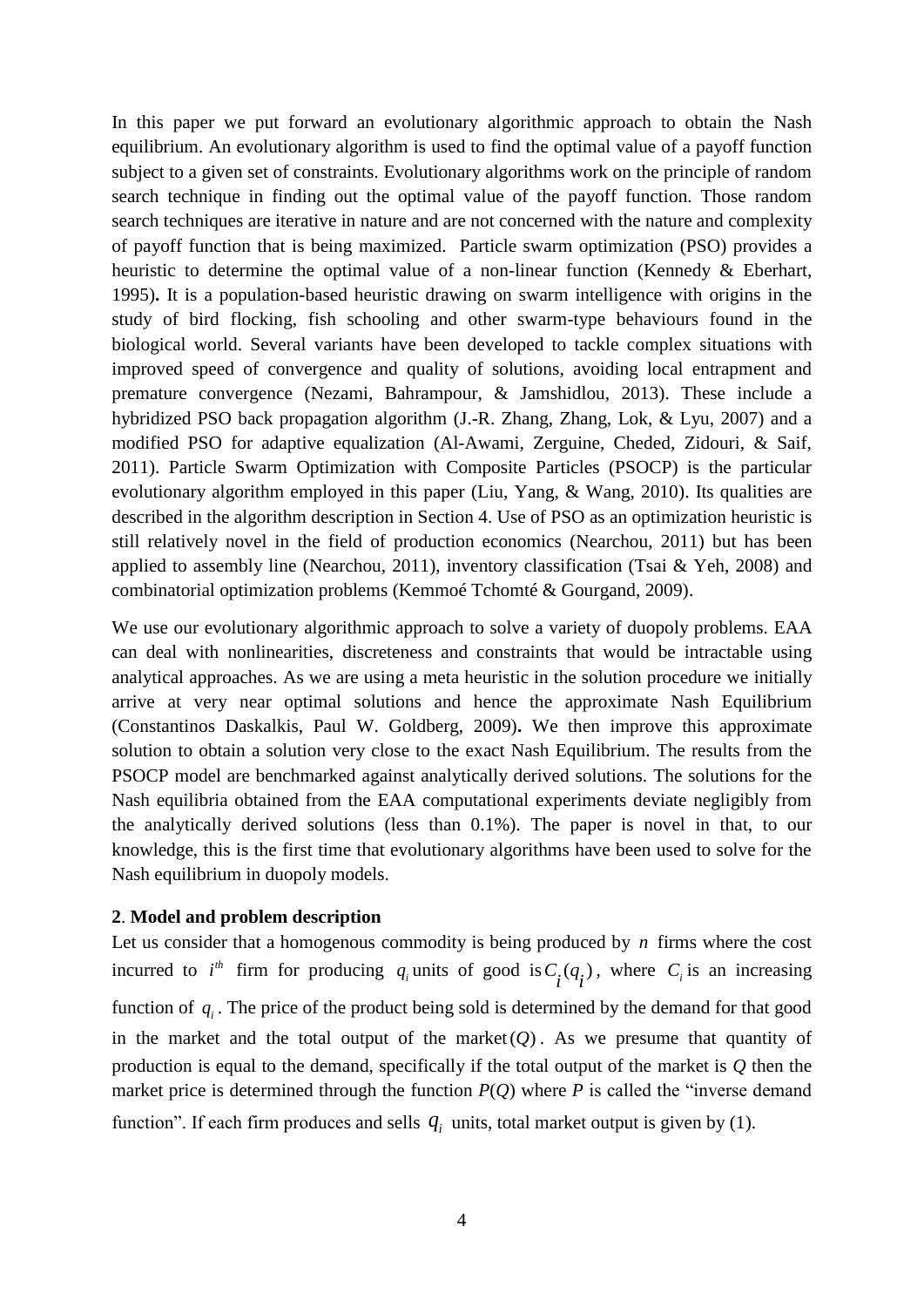$$
Q = \sum_{i=1}^{n} q_i
$$
 (1)

The market price of that product is determined by the function  $P(Q)$ . Then revenue of  $i<sup>th</sup>$  firm  $(R<sub>i</sub>)$  is calculated from equation (2) The market pri<br>  $(R_i)$  is calculat<br>  $R_i = q_i \times P(Q)$ <br>  $= a \times P(a + 1)$ 

$$
(Ri) is calculated from equation (2)
$$
  
\n
$$
Ri = qi × P(Q)
$$
  
\n
$$
= qi × P(q1 + q2 + .... + qn)
$$
 (2)

We consider the profit function of each firm as its payoff function. So the profit function  $(\pi_i)$ of  $i<sup>th</sup>$  firm is computed by deducting the total cost of production from the revenue it earns for  $q_i$  units in (3).

$$
\pi_i(Q) = q_i \times P(Q) - C_i(q_i)
$$
\n
$$
= q_i \times P(\sum_{i=1}^n q_i) - C_i(q_i)
$$
\n(3)

The nature and complexity of the payoff function of each firm will be determined based on the level of complexity involved with the inverse demand function and cost function. So, we expand our formulation to more complex scenarios by adopting a tier wise increase in complexity from the all linear case to a more sophisticated duopoly game in subsequent Sections 2.1 to 2.4.

### **2.1 Linear demand and linear cost function**

We start with a simple scenario by considering a Cournot model of a duopoly game with linear cost and payoff functions. Suppose we consider the linear inverse demand function as in (4).

$$
P(Q) = \begin{cases} \lambda - Q & \text{if } Q \le \lambda \\ 0 & \text{if } Q > \lambda \end{cases}
$$
 (4)

The cost function of each firm as in (5).

$$
C_i(q_i) = (F_i + c_i \times q_i) \tag{5}
$$

Where  $\lambda$  and  $c_i$  are positive constants and  $F_i$  is a fixed cost incurred to the *i*<sup>th</sup> firm, and  $c_i$ represents unit price of the commodity of the  $i<sup>th</sup>$  firm. So, based on these assumptions, payoff function of  $i^{th}$  firm becomes

$$
\pi_i(q_1, q_2) = q_i \times P(\sum_{i=1}^n q_i) - (F_i + c_i \times q_i)
$$
\n(6)

In case of duopoly, the payoff functions of the individual firms become (7).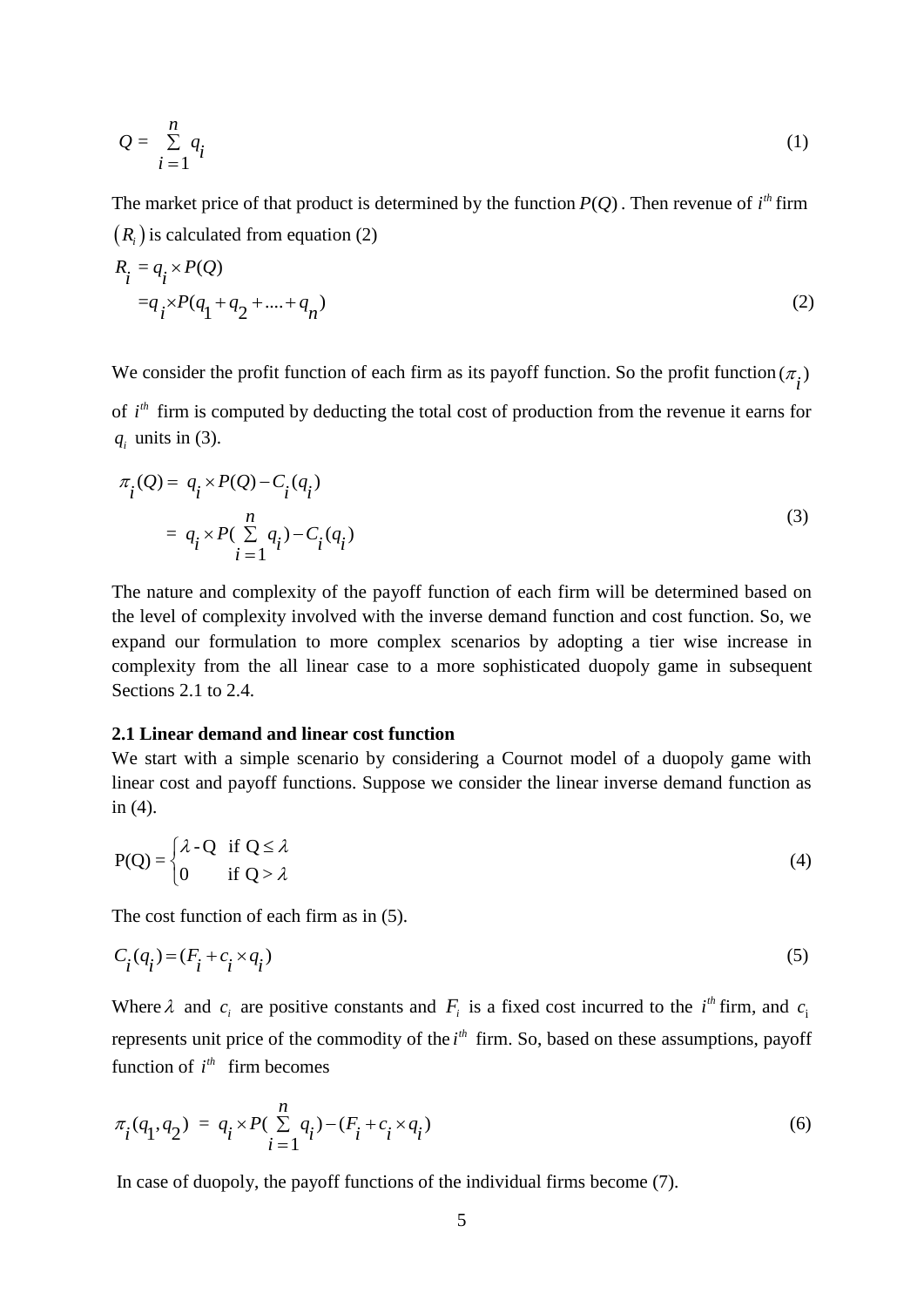$$
\pi_1(q_1, q_2) = q_1 \times P(q_1 + q_2) - (F_1 + c_1 \times q_1) \n\pi_2(q_2, q_1) = q_2 \times P(q_1 + q_2) - (F_2 + c_2 \times q_2)
$$
\n(7)

#### **2.2 Non-linear demand function**

It is useful to consider non-linear market demand functions as these may better depict certain market situations. We adopt two standard scenarios from (Martin, 2002). They include exponential and hyperbolic demand functions. The generalized forms of both models are as shown in equations 8 and 9 respectively.

$$
\tau_i(q_1, q_2 \dots q_n) = q_i \times \alpha_i \times e^{-1/\beta_i \left(\sum\limits_{i=1}^n q_i\right)^{\gamma}}
$$
\n(8)

Where  $\alpha_i$ ,  $\beta_i$ ,  $\gamma$  are positive constants. The above function delineates the demand function as an exponentially decreasing function which may be more representative of certain markets. The other scenario represents demand as hyperbolic in (9).

$$
\pi_i(q_1, q_2 \dots q_n) = \left(\frac{A_i}{\sum_{i=1}^n q_i}\right) \times q_i \tag{9}
$$

Where  $A_i$ ,  $k_i$  are positive constants. It is quite possible for markets to have a sinusoidal payoff functions presented in (Razi, Shahri, & Kian, 2007). The nonlinearity in the payoff

function may lead to multiple Nash Equilibria. The payoff functions are defined as follows:  
\n
$$
\pi_1(q_1, q_2) = 21 + q_1 \times \sin(\pi \times q_1) + q_1 \times q_2 \times \sin(\pi \times q_2)
$$
\n(10)

$$
\pi_1(q_1, q_2) = 21 + q_1 \times \sin(\pi \times q_1) + q_1 \times q_2 \times \sin(\pi \times q_2)
$$
\n
$$
\pi_2(q_1, q_2) = 21 + q_2 \times \sin(\pi \times q_2) + q_1 \times q_2 \times \sin(\pi \times q_1)
$$
\n(11)

Thus through the above examples, we have considered a diversified range of scenarios with non-linear demand function. However, it is also useful to consider non-linearity in the cost function.

#### **2.3 Non-linear cost function**

Though there exists different kinds of non-linearity in the cost function, we have adopted a standard form of non-linear cost function from (Martin, 2002) defined below, so that it takes

care of both economics and discoveries of scale of production:  
\n
$$
C_i(q_i) = c_{i,1} - c_{i,2} \times q_i + c_{i,3} \times q_i^2 - c_{i,4} \times c_i^3 + c_{i,5} \times q_i^4
$$
\n(12)

where  $c_{i,j} \geq 0$ ,  $\forall i$  and j.

The payoff function with linear demand and non-linear cost is shown in equation (13) below: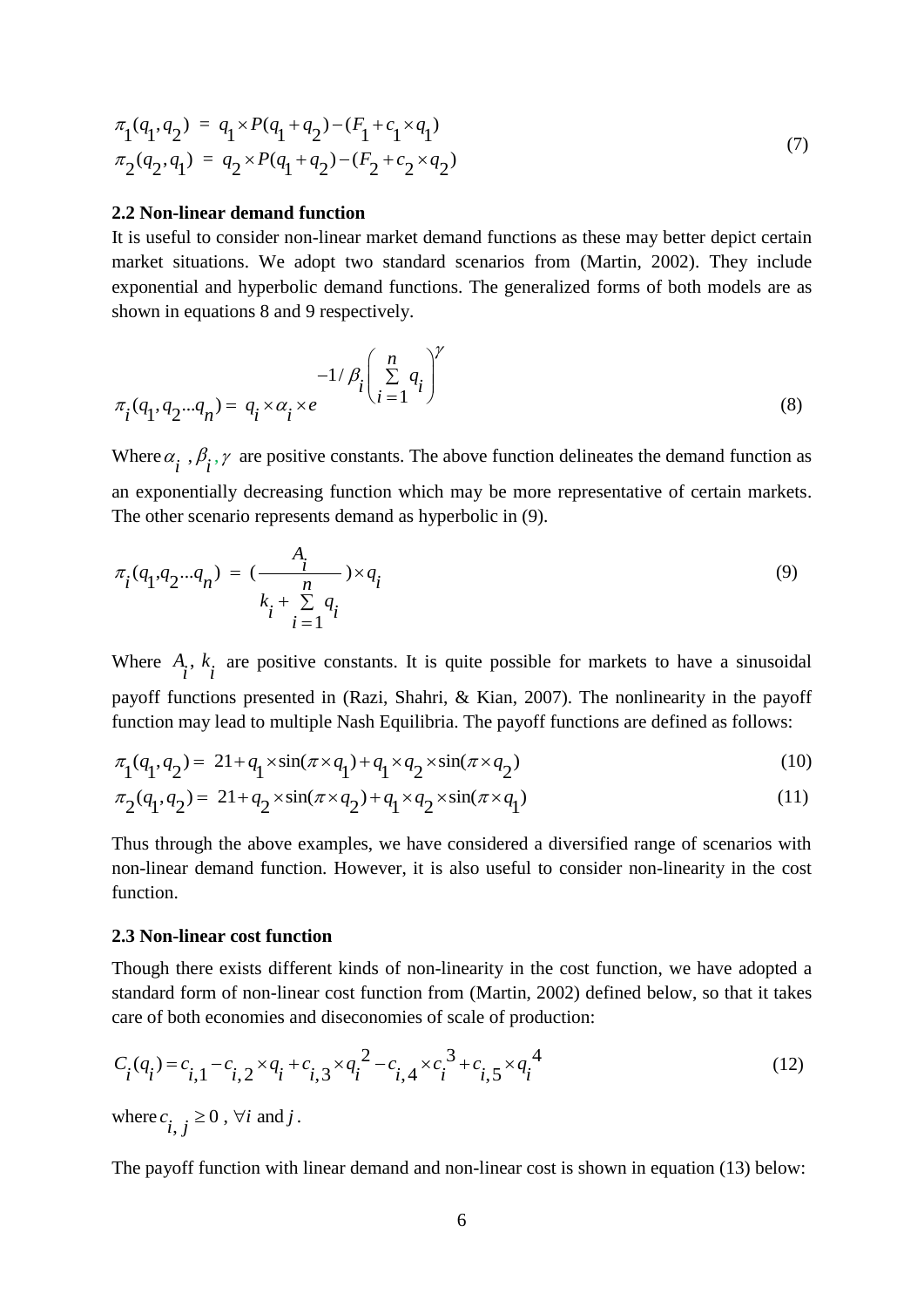$$
\pi_i(q_1, q_2) = q_i \times P(\sum_{i=1}^n q_i) - (c_{i,1} - c_{i,2} \times q_i + c_{i,3} \times q_i^2 - c_{i,4} \times q_i^3 + c_{i,5} \times q_i^4) \tag{13}
$$

Equations (14) and (15) represent the scenario having non-linearity in both demand and cost functions:

functions:  
\n
$$
\pi_i(q_1, q_2...q_n) = q_i \times \alpha_i \times e
$$
\n
$$
C_i(q_i) = c_{i,1} - c_{i,2} \times q_i + c_{i,3} \times q_i^2 - c_{i,4} \times c_i^3 + c_{i,5} \times q_i^4
$$
\n
$$
\pi_i(q_1, q_2...q_i) = \frac{A_i \times q_i}{\pi_i(q_1, q_2...q_i)} = \frac{A_i \times q_i}{\pi_i(q_1, q_2...q_i)} - (c_{i,1} - c_{i,2} \times q_i + c_{i,3} \times q_i^2 - c_{i,4} \times q_i^3 + c_{i,5} \times q_i^4)
$$
\n(15)

$$
C_i(q_i) = c_{i,1} - c_{i,2} \times q_i + c_{i,3} \times q_i^2 - c_{i,4} \times c_i^3 + c_{i,5} \times q_i^4
$$
  

$$
\pi_i(q_1, q_2 \dots q_n) = \frac{A_i \times q_i}{\sum_{i=1}^n q_i} - (c_{i,1} - c_{i,2} \times q_i + c_{i,3} \times q_i^2 - c_{i,4} \times q_i^3 + c_{i,5} \times q_i^4) \tag{15}
$$

It is easy to observe that the non-linear cost function mentioned in (15) can also take care of cost function of linear nature by making all the coefficient terms except the first order term equal to zero.

#### **2.4 Constrained functions**

In this section we consider capacity limitations on the production quantities of each firm. It is quite possible to have a discrete natured cost function with respect to quantity of production because the unit cost of a product can be lesser for bulk production. Hence the cost function can also take the forms of linear, nonlinear and simultaneously both. This discrete natured cost function can be taken care of mathematically by subjecting our payoff function to the set of constraints derived from putting limits on the production quantity and discrete cost of production of a commodity. Suppose if the discrete cost function is split into k intervals as shown in equation (18) and capacity of each firm is set as expressed in inequality (17), the generalized form of the model will be as given below:

Maximize: 
$$
\pi_i(Q) = q_i \times P(\sum_{i=1}^n q_i) - \sum_{k=1}^K f_k^i \times C_i^k(q_i) \quad \forall i = 1, 2...n^{th}
$$
 firm (16)

Subject to:

$$
q_i \le Q_i^{cap} \qquad \forall i
$$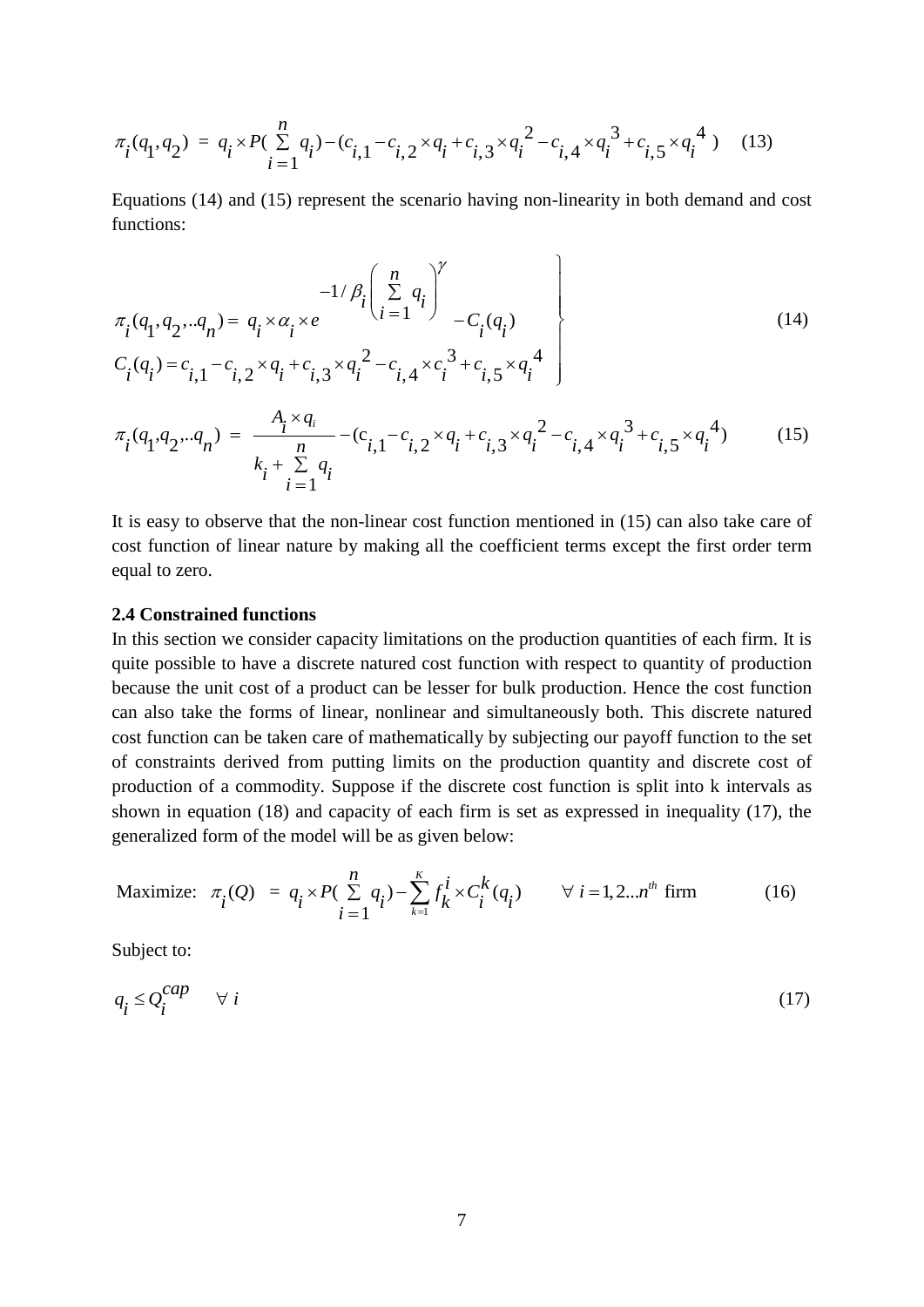$$
C_i(q_i) = \begin{cases} C_i^1(q_i) & \text{if } 0 < q_i \le Q_i^1 \\ C_i^2(q_i) & \text{if } Q_i^1 < q_i \le Q_i^2 \\ C_i^3(q_i) & \text{if } Q_i^2 < q_i \le Q_i^3 \\ \vdots & & \vdots \\ C_i^k(q_i) & \text{if } Q_i^{k-1} < q_i \le Q_i^k \\ f_k^i = \begin{cases} 1 & \text{if } Q_i^{k-1} < q_i \le Q_i^k \\ 0 & \text{otherwise} \end{cases} \quad \forall i \tag{19}
$$

$$
\sum_{k} f_k^i = 1 \quad \forall i
$$

where  $Q_i^{cap}$  is production capacity of  $i^{th}$  firm and inequality (17) ensures that the production quantity of each firm will be within its capacity. Equation (16) represents the fact that each individual firm tries to maximize its pay off within its feasible zone within the existing constraints frontier. Equation (18) allocates different costs for different ranges of production whose range is split into k intervals. The expression  $f_k$  in equation (19) can be regarded as an

activating binary constant which enables the contribution of  $k^{th}$  interval of the cost function if  $q_i$  falls in the  $k^{th}$  interval range. The expression  $C_i^k(q_i)$  is the cost function corresponding to  $k^{th}$  interval of the split which can be both linear and non-linear. Though the cost of production depends on the quantity that the firm produces, equation (20) allocates that particular cost corresponding to the production quantity.

Another constraint that we introduce into the model is that of pollution limits. In fact, it is quite likely that different regulatory constraints exist to control the pollution level to ensure environmental protection from pollution prone commodities. Here we follow the concept of river basin pollution game (Haurie & Krawczyk, 1997) with a numerical example given by Mathiesen (2008), where  $i^{th}$  producer emits pollution  $a_{pi}$  and maximum capacity  $b_i$  that is allowed on aggregate pollution. That restriction can be mathematically represented as in equations (21) and (22). Suppose there is a scenario in which the firms are located along a river and pollutants may be expelled into to the river, where they disperse. Emission  $e_i$  is assumed to be proportional to production level. A regulatory authority monitors concentration of pollution at two downstream stations. Decay and transportation coefficient of pollution from  $i^h$  firm to control  $p^h$  is denoted by  $u_{pi}$ , then the regulator's constraints can be portrayed as in (21) and (22):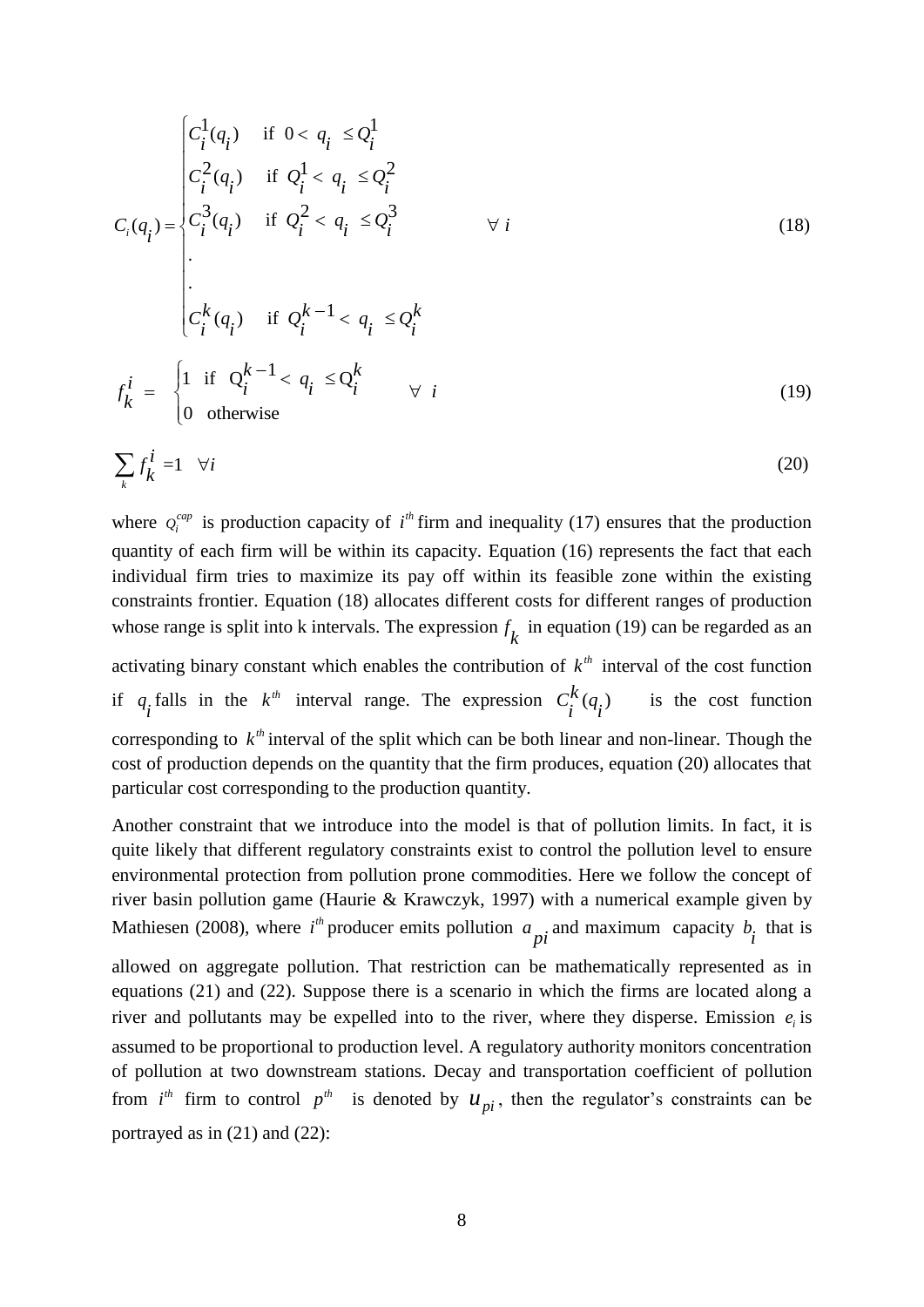$$
\sum_{i} u_{pi} \times e_i \times q_i \leq b_i \qquad \forall p
$$
\n(21)

$$
\sum_{i} a_{pi} \times q_i \le b_i \qquad \forall p \tag{22}
$$

where  $b_i$ ,  $e_i$ ,  $u_{pi}$ ,  $a_{pi}$  are assumed to be positive. This constrained model can approximate a variety of situations by adjusting the values of parameters as required. Though all our constraints are linear in nature in fact, they can be of any forms like linear, non-linear or a combination of both. Now it is quite challenging to solve these kinds of scenarios. This brings us the usefulness of an EAA in solving these complex models efficiently.

### **3. Solution methodology**

In this section, we proceed by giving a brief description about traditional analytical approach and EAA to determine the Nash Equilibrium. The following illustrates the solution procedure:

*Definition-1*: Given the strategy of other competing players in the game, optimal strategy or a best response of a particular firm is the strategy that maximizes its payoff function subject to existing constraints;

*Definition-2***:** The Best Response Function (BRF) can be defined as a function that takes the given strategies of competing players as an input and gives as an output the optimal strategy to be followed by it in order to maximize its payoff. Analytically, BRF of  $i<sup>th</sup>$  firm is an extrapolation of the optimal strategies for all firms across the range of strategies available in the game.

# **3.1 Analytical approach**

The analytical approach is a two stage process. The first stage involves finding out the BRF of each firm by differentiating its payoff function with respect to its strategy and solving that first order derivative to get the zeroes of derivative function of each firm. Those zero functions have to be validated as its best response by checking the sign of double derivative. Second stage proceeds with solving the system of BRFs of the game to arrive at Nash Equilibrium. The advantages of this approach are that it is simple to understand and gives the exact Nash equilibrium. However, the analytical approach cannot be employed if any part of the payoff function is either discontinuous or non-differentiable up to second order. With regard to constrained games, ensuring the existence of Nash equilibrium is a major concern. To do that, the convexity or concavity of the payoff function of each firm has to be figured out before we find the Nash Equilibrium. Based on the nature of the solution space, there exist techniques to find out the solution in limited cases but these are complex and mathematically rigorous.

#### **3.2 Evolutionary algorithmic approach**

Unlike the analytical approach, EAA does not literally find the mathematical expressions of BRFs of each firm to find out Nash Equilibrium; rather it uses a graphical approach to do the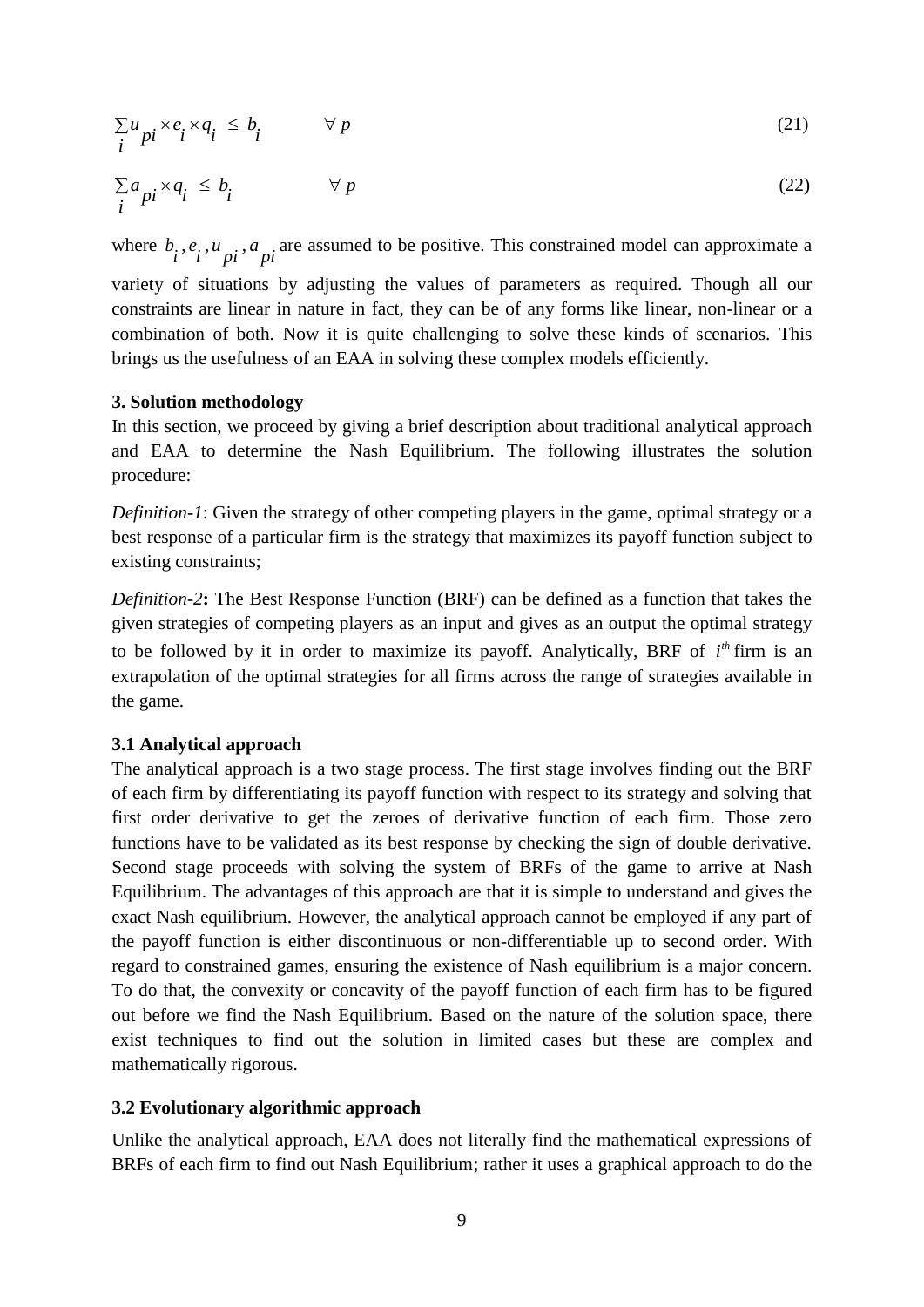same. Broadly the technical framework of EAA consists of two stages. The first stage involves drawing the plots of BRFs of each firm using the evolutionary algorithm. The second stage involves the finding of intersection points of the system of BRF plots to give the Nash Equilibrium.

Based on the beforehand approximate strategies of different players involved in the game, a wide range is defined that could cover all the strategy sets of every firm. To draw the BRF of a particular firm, the strategies of the remaining competing firms are fixed at  $N_p$  number of

different strategic points across the defined wide range. Then the best response of that particular firm at each point of the  $N_p$  points is determined using the evolutionary algorithm.

The EEA takes the strategies of competing firms at each point as input and gives the best response of corresponding firm finding maximum of its payoff function. The set of all the best responses with respect to its competing firms are plotted at the  $N_p$  different points

across the wide range. By extrapolating all the optimal points we get the BRF of that particular firm. We repeat this procedure to determine the best reaction functions of the remaining firms. The intersection point of all the BRFs will turn out to be our required NE of the game.

As the concept of extrapolation is used in the process of finding out Nash Equilibrium, it is important to have a sufficient number of points for drawing out the plot of BRF of each firm. However, to reduce the time of computation in the whole search for Nash Equilibrium in the strategy space, a two tier search is employed. The first tier involves finding out the approximate vicinity of Nash Equilibrium in a wide range with a smaller number  $(N_p < 10)$ 

of points for extrapolation. Once the promising vicinity is established from this wide range search, a more detailed search is carried out in the promising region around Nash Equilibrium. To determine the promising space for exclusive search, the Self-Adaptive Range (SAR) technique is employed. Though the SAR technique is empirical in nature, experimental results show that SAR enables us to move very close to the exact equilibrium with less time and complexity of computation. The overall design of EAA is represented in the form of pseudo code in Table 1.

<< Insert Table 1 >>

# **3.3 Self Adapting Range (SAR) technique**

Based on the equilibrium that we get in the first wide range search, we estimate an upper boundary (UB) of the promising range of equilibrium using equations (23) and carry out a rigorous search by plotting BRFs with a larger number of points in the promising region to arrive at a point very close to the true Nash Equilibrium:

UB of PR = maximum(
$$
NE_{wr}
$$
) +  $\mu \times 10^{77}$  (23)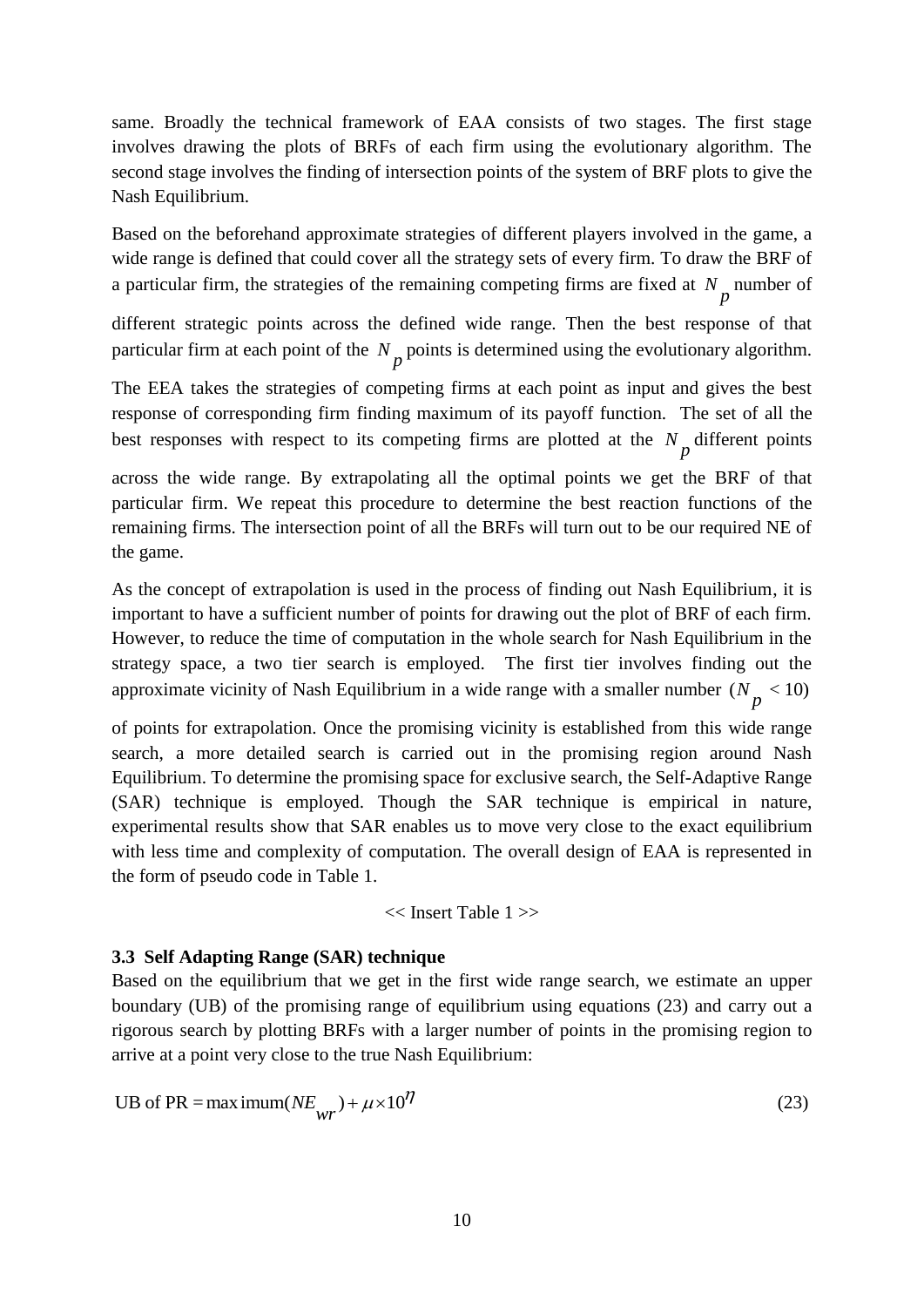Where  $NE_{\text{wr}}$  is the set of strategies of all the firms at NE obtained during initial wide range search i.e.  $NE_{wr} = \left\{q_1^*, q_2^*, q_3^*, \dots, q_n^*\right\}_{wr}$  and  $\eta$  are the least positive integers which satisfies the inequalities mentioned in equations (24).

$$
10^{\eta} \geq \text{maximum}(NE_{_{WF}}) \tag{24}
$$

Where  $\mu$  is a positive rational number less than one. The constant  $\mu$  can be termed as the tolerance random number that regulates the extra precision around the true Nash equilibrium in which we conduct the detailed search. Through rigorous simulation, it was ascertained that  $\mu$  should be set at values between 0.4 and 0.7 to obtain good results. If multiple Nash equilibria are found to exist during the wide range search, the upper bound of the promising region is set at the maximum value of strategies involved in the multiple Nash equilibriums with extra precision around it using equations 23 and 24. In general, most of the production firm will have non negative amounts of production units so the lower bound of promising region is assumed to be equal to zero. To relax this assumption and model the games with negative values one can build equations similar to equations 23 and 24 and solve. Once the promising range is determined, incremental steps are used to split the promising range and

construct *N*<br> *P* different strategic points. Exploring the promising range with incremental steps ensures uniformity in the search, which facilitates in building up a reliable BRF of each firm.

Incremental Step = 
$$
\frac{\text{Upper Bound of Promising Range } (PR)}{\text{Number of points used for plotting BRF } (N_p)}
$$
(25)

During exhaustive search in the promising region, the number of points  $\binom{N}{p}$  considered to plot a BRF is to be defined based on the complexity and sensitivity involved in the problem.

In general, results show that keeping  $N$  *p* more than 20 gives us acceptable solutions. To  $N$ <sup>*p*</sup> = 20. If the

illustrate the computational experiments presented in Section 5, we kept game is sensitive to the precision involved in the values of Nash Equilibrium, we can increase

 $N$ <br>*P* and compress the promising range near the Nash Equilibrium to conduct the search exhaustively around the true Nash Equilibrium. The same applies even if there exist multiple Nash Equilibria.

#### **4. Technical description of PSOCP Algorithm**

This section provides the fundamental technical blocks that build up the PSOCP algorithm that is used as evolutionary algorithm for finding the  $N_p$  number of best response points of

each firm across the range of strategies available for the other competing firms. Those best response points are joined to get the BRF of corresponding firm. The best response is the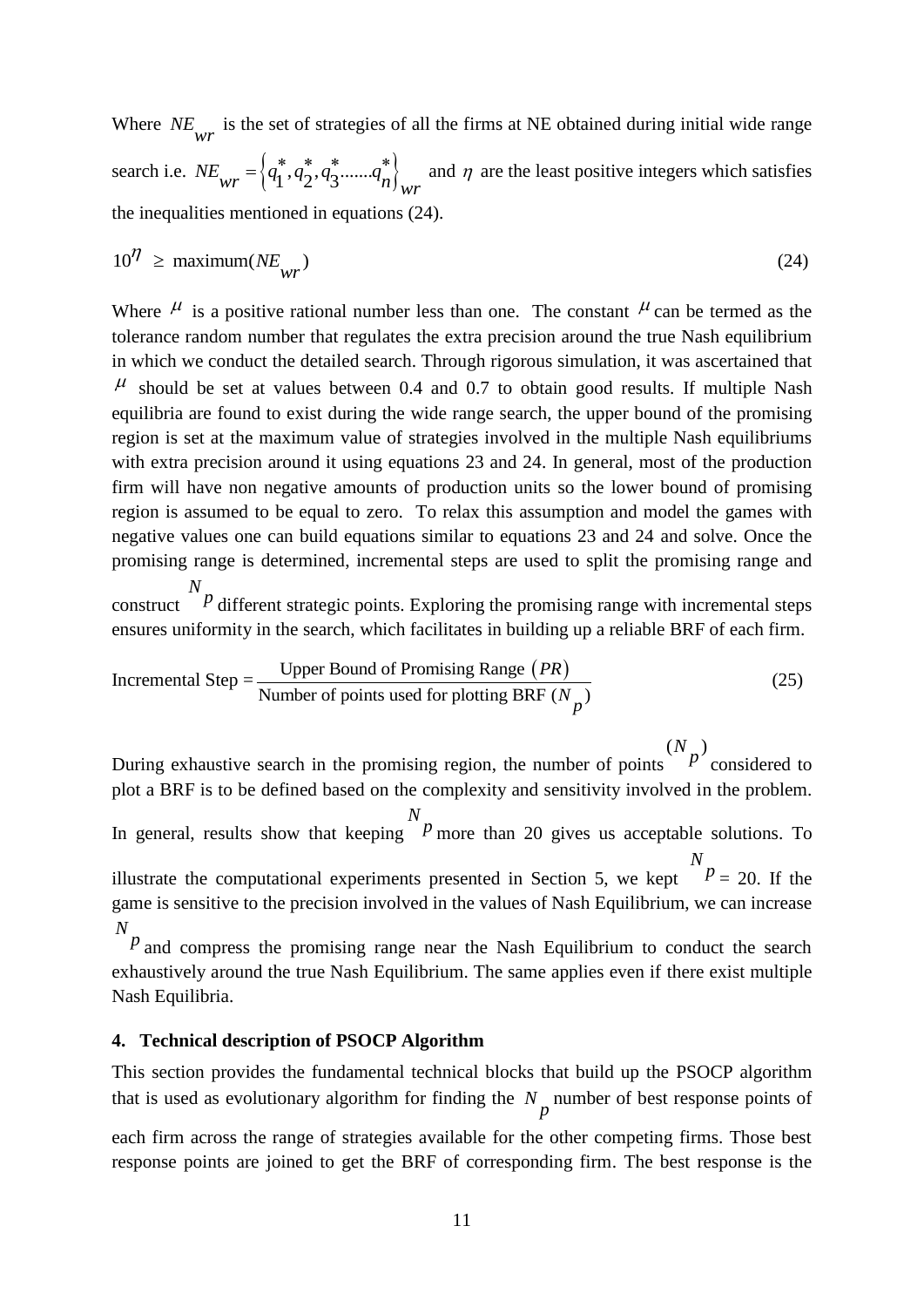strategy that maximises the payoff function of the firm given the strategies of competing firms. Evolutionary algorithms find the optima of a payoff function using random search techniques in an iterative manner. Particle swarm optimization is one such algorithm. PSO tracks the optimal value with randomly generated solution vectors known as particles. The number of swarm particles that participate in the search is called the swarm size ( *n* ). The dimension  $(d)$  or length of each particle in the swarm is generally equal to the number of variables involved in the payoff function. In Cournot games, payoff function of a firm is just a function of its production quantity or strategy. So the dimension  $(d)$  of each particle is one. Each particle will be passed into the payoff function to get the value of payoff known as fitness value in artificial intelligence literature. So, the swarm is simply a  $n \times d$  matrix. The mechanism of tracking the optima of payoff function involves mathematical operations on the swarm.

The swarm particles reach the vicinity of optimal value of a payoff function by effective exchange of information. To begin the search a set of  $n$  swarm particles are randomly generated to cover the whole search space. Then mutual exchange of information takes place among the particles participating in the search regarding which particle has the best fitness value. The particle with the best fitness value out of the total swarm is called the global best position (GBP). Suppose that the  $k^{th}$  particle out of *n* particles has got the best fitness position; then the remaining  $n-1$  particles try to move towards the  $k<sup>th</sup>$  particle in an iterative manner. Exchange of information takes place among the swarm: during the movement some other particle may come across better fitness position than the  $k<sup>th</sup>$  particle; this information is again exchanged and search goes on. The value of the global best position found among the swarm either improves by iteration or remains same but does not degrade. After several iterations all the particles converges to a near optimal region of the fitness function after which there will be no significant improvement in the best fitness value of the function. The GBP of the converged swarm is taken as the true optimal value of the payoff function. Another key concept involved in this exploring mechanism is recollecting of information. Each particle will have the ability to remember the best fitness position that it has come across up until the current iteration; this is called the local best position (LBP). The LBP is different for different particles during movement. If a particle moving towards GBP encounters a worse position than its LBP, it stays at its LBP rather than make a move. This ability of remembering and exchanging of information eventually brings all the swarm particles close to the existing true global optima of a given payoff function. The efficiency of the algorithm both in terms of quality and quickness of arriving at global optima depends on how the particles exchange information and how quickly they move towards the promising region. There is however scope for improving the efficiency of the algorithm giving birth to different variants of evolutionary algorithm. This paper uses one such variant of swarm intelligence called particle swarm optimization with composite particles (PSOCP) by Liu et al. (2010). PSOCP has desirable advancements in the technical framework of the algorithm allowing efficient exploration of optimal values of payoff functions to take place.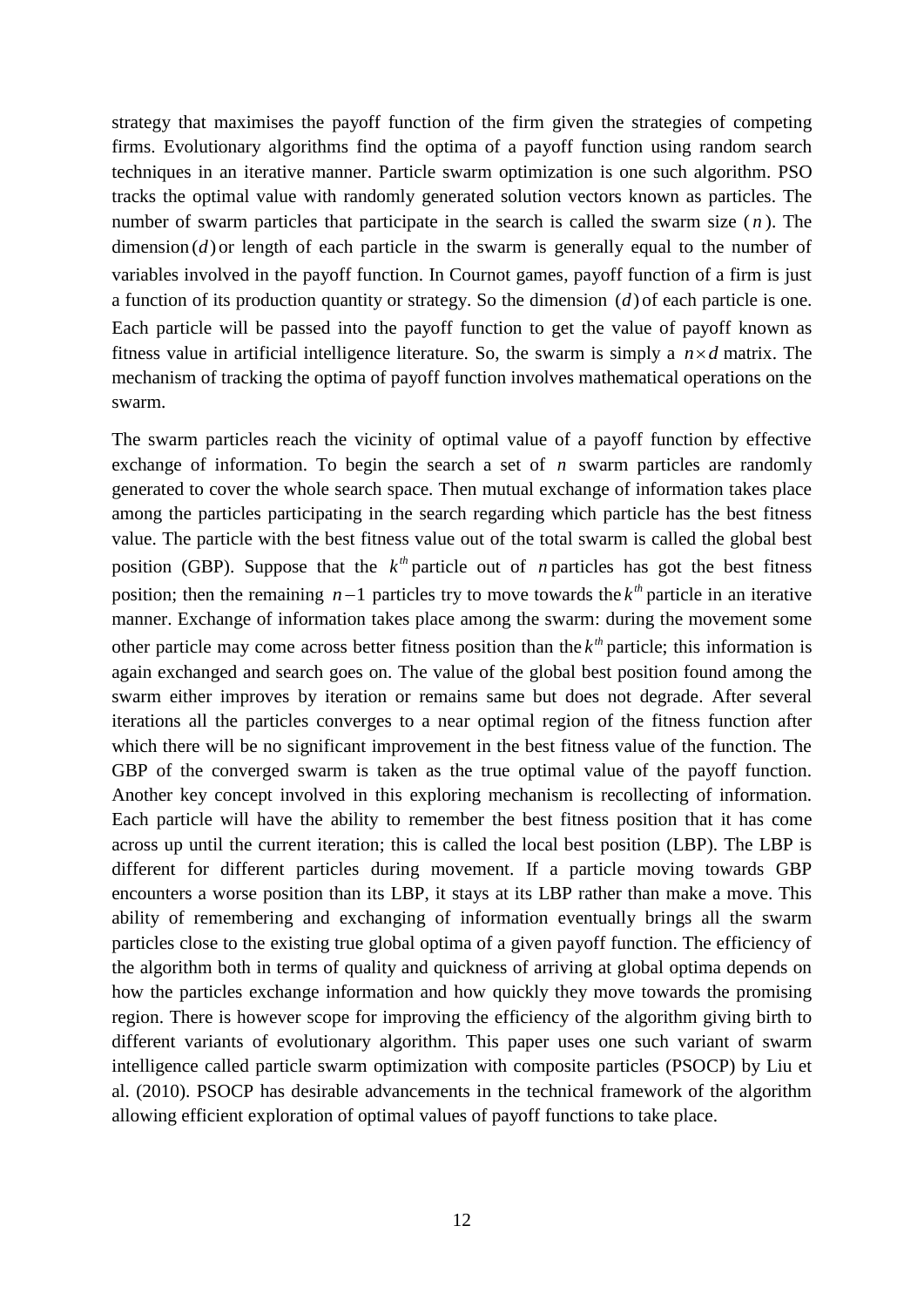#### **4.1 Particle Swarm Optimization with Composite Particles (PSOCP)**

PSOCP is a variant of the evolutionary algorithm known as PSO (Kennedy & Eberhart, 1995) which works on swarm intelligence while tracking out global optima. It was initially developed by Liu et al. (2010) in order to tackle dynamic environments. The concept was inspired by the phenomenon of interaction of elementary members in each composite particle through a velocity-anisotropic reflection scheme (VAR) derived from the physics discipline. Compared to basic PSO, it uses the "concerted action" principle explained in Liu et al. (2010) while updating the elementary particles for next iteration but maintaining a similar procedure to that used for updating the pioneer particles of composite particles. This feature of integral movement of particles facilitates the swarm to share the beneficial information in a constructive manner which ensures that elementary particles move under correct guidance in accordance with the fittest particles. This enables the swarm to make an easy decision support system in the space to explore the promising region around exact optima while avoiding collision and velocity-slackening of elementary particles. A scattering operation is also adopted to ameliorate the fittest elementary particle available to a more desirable direction. When a composite particle generally converges, the scattering operation is triggered which enables the swarm avoid local entrapment. The VAR scheme helps the elementary particles to look for more extensive solution space.

### **4.2 Position modulation function**

This function ensures that all variables should lie within their corresponding boundaries. The function basically takes the swarm to be modulated as its input and modifies that swarm according to the predefined limits and gives the modified swarm as the output. The approach is briefly depicted with the help of pseudo code in Table 2.

<< Insert Table 2 here>>

#### **4.3 Composite Particles**

As per the procedure mentioned in Liu et al. (2010), we adopted the same method to construct the composite particles in this paper. A composite particle is defined as a three particle group with similar features. We consider the Euclidean distance between one particle and another so that each group forms a near equilateral triangle. A "worst is first" criteria is utilized in constructing the composite particles. The procedure starts by arranging all the particles in ascending order of their fitness and the worst particle is selected as a first particle in the composite particle being constructed and the remaining two particles are selected based on Euclidean distance which are close to the weakest particle in that composite particle. This procedure iterates until all possible composite particles are constructed. The particles that remain unconstructed in the end are named as independent particles. These will ultimately turn out to be best fit particles. Composite particles usually handle two major concerns. The primary concern is to develop a method which would increase the interaction among elementary particles in such a way that more promising search space would be explored. A secondary concern is that it facilitates VAR and scattering operations on the composite particles being constructed from which we can improve the performance of the algorithm. The pseudo code shown in Table 3 depicts the procedure adopted for construction of composite particles.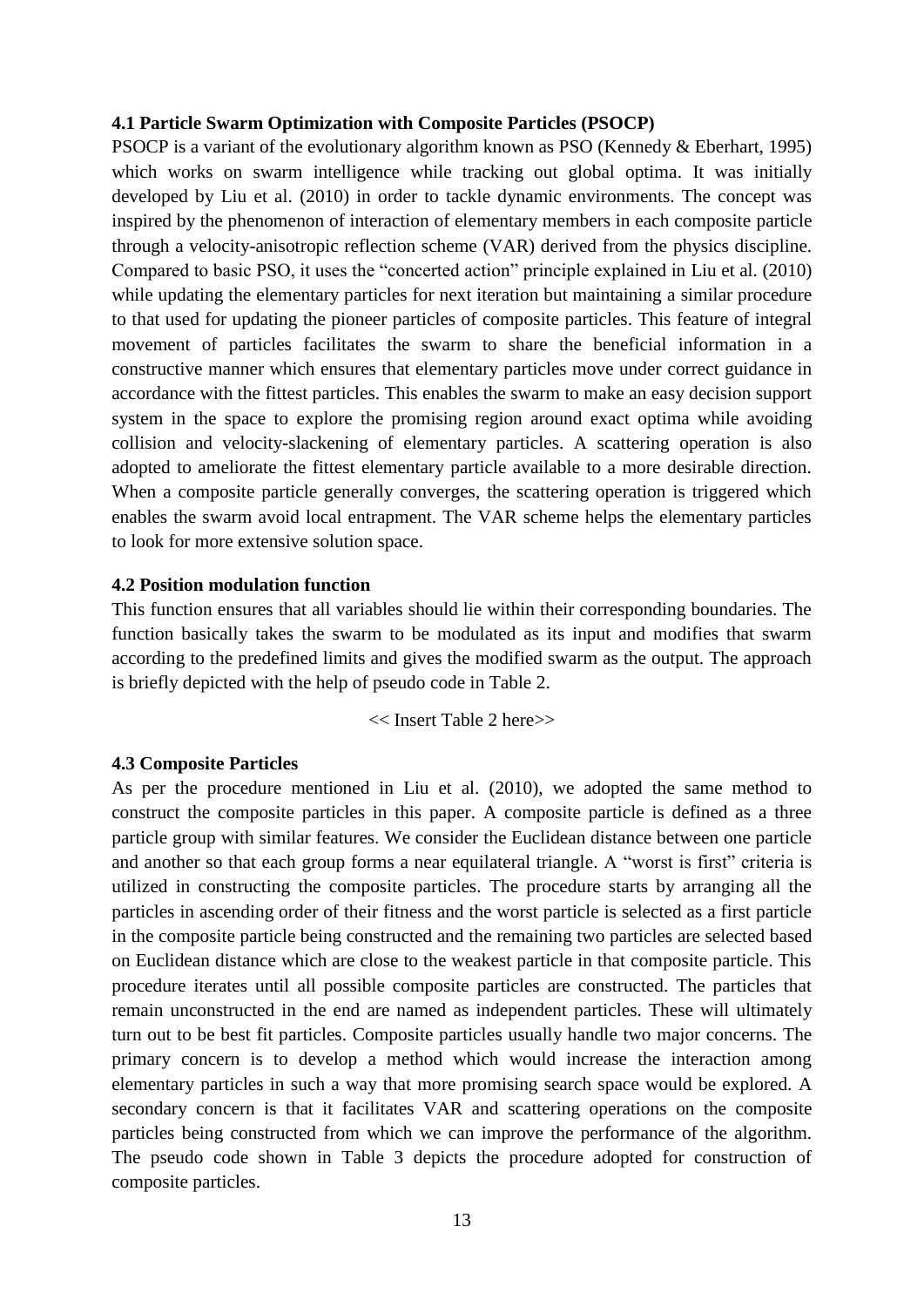$<<$  Insert Table 3 $>>$ 

#### **4.4 Scattering and VAR operations**

To ensure local diversity within each composite particle, we adopted scattering and VAR operations which facilitates in avoiding local entrapment of our heuristic, a major drawback of meta heuristics in computational intelligence literature. The procedure proceeds by utilising the concept of convergence. A composite particle is said to be converged when the Euclidean distance between the worst particle and the other particles inside it becomes less than the threshold . A scattering operation is performed whenever the convergence criteria are met with in the composite particle. If the position of the elementary particle having the best fitness value in the composite particle is represented by  $F$  and other two non-pioneer particles denoted by  $E_1$  and  $E_2$ , then the particle with best fitness F scatters along the direction  $E_1 F$  and  $E_2 F$  in order to replace  $E_1$  and  $E_2$ . Now the new composite particle contributes to the point  $F$ ,  $S_1$  and  $S_2$  as shown in Fig. 1.

 $<<$  Insert Fig. 1 $>>$ 

A velocity anisotropic reflective (VAR) operation is proposed along with a scattering operation to make sure that the worst particles move in an improved direction towards a promising region in the search space. This enhances the exploration and better tracking of global optima in the search space. The procedure involves two sub steps with an adoptive step size and pioneer particle selection as defined in Liu et al., (2010). Both of these operations are proposed for better tracking of optima in dynamic environments. The pseudo code given in Table 4 depicts the schema for carrying out scattering and VAR operations.

<< Insert Table 4 >>

#### **4.5 Overview of PSOCP for optimizing payoff functions**

The innovative qualities of the algorithm - construction of composite particles, scattering and VAR - have been adopted to design a variant of PSOCP to tackle complex game theoretic scenarios smoothly. The algorithm begins with random initialization of the swarm and its initial velocity and runs in an iterative manner until the termination criterion is met. Each iteration involves tracking of the personal best for each pioneer particle, the global best particle, construction of composite particles, scattering operation, VAR scheme operation and updating the swarm for next iteration. At the end of each iteration the position of each updated particle is checked to ensure that it lies within its predefined boundaries using the function position modulation discussed in Section 4.2. Eventually the algorithm arrives at a near optimal solution of the fitness function which we are trying to optimize. Hence this algorithm can be used to predict the optimal decisions or best responses of all the firms corresponding to their pay off functions. An overview of the algorithm is presented in the form of pseudo code given in Table 5.

<< Insert Table 5 >>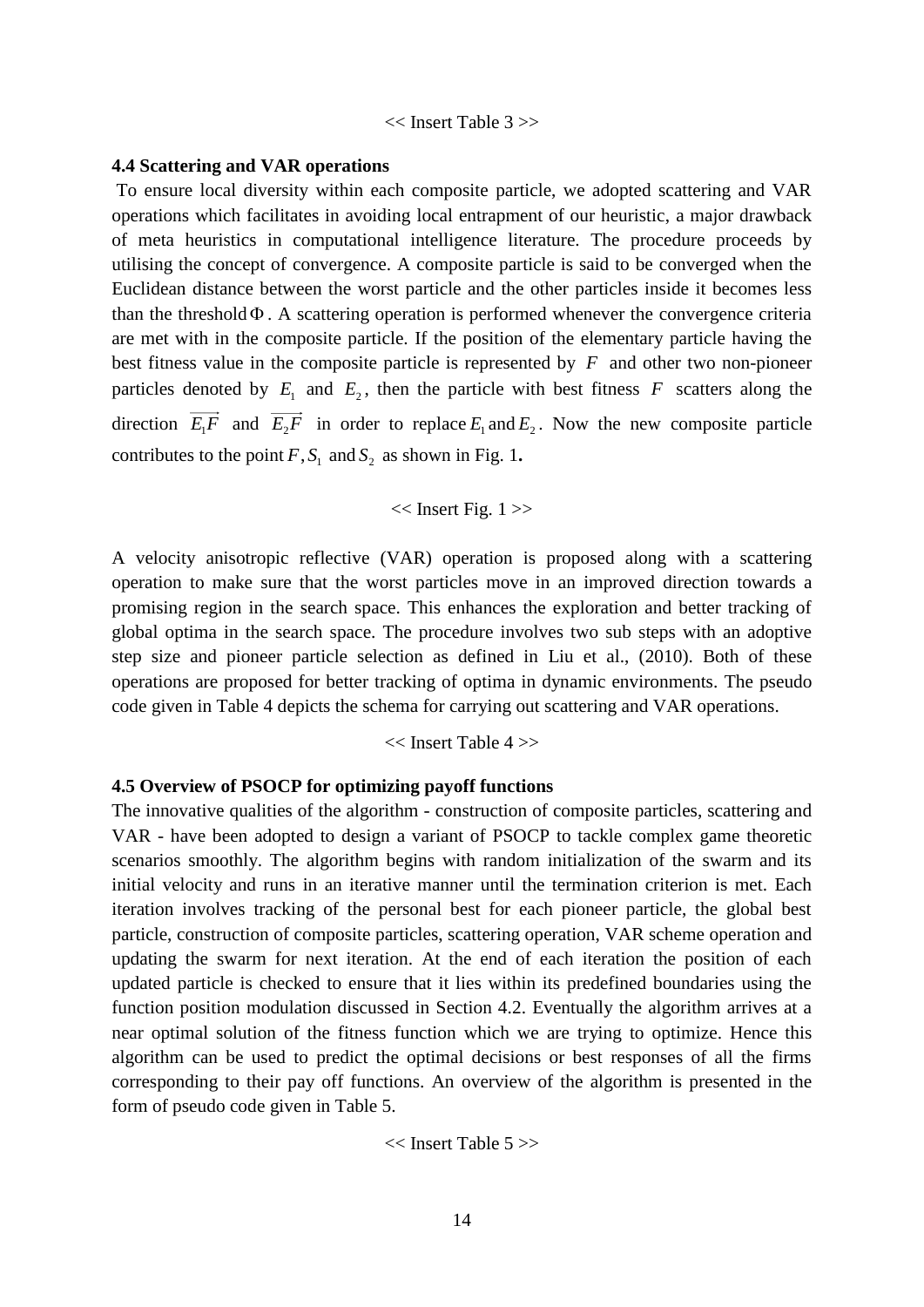#### **4.6 Handling constrained games**

Though there are many ways to address constrained scenarios, we have adopted a penalty function method to overcome these problems in EAA. The first reason is to do with the randomness involved in generating and updating the solutions in our evolutionary algorithm, which may not facilitate us in giving a feasible swarm in every iteration. The second reason has to do with the ease with which the penalty function approach handles complex constraints. A penalty function is constructed by penalizing each constraint with an appropriately large number in proportion to its violation and annexing all those penalty values as one function. Then this penalty function will be appended to the original objective function as a negative effect. As our algorithm tries to rehabilitate and improve the payoff function in every iteration this consolidated objective function ensures reduction in violation of all the constraints in later iterations, as violation of any constraint shows a negative effect in the payoff function. This enables us to end up with a feasible solution after substantial number of iterations whose penalty function value falls to zero due to continuous reduction in violation. So, ultimately this makes a clear path for our model to return the best response strategy of each firm at every stage by contemplating all the constraints directly without any further attention. Several approaches in constructing penalty function are defined in Yeniay (2005). Through this technique we curtail the difficulty concealed with handling all kinds of constraints that exist in the problem. Hence in EAA, we directly plot the points that are feasible with respect to all the constraints that frontiers the space and plot the required BRF. Hence penalty function approach is adopted to overcome constrained scenarios, which is a conventional behaviour of general competitive market.

#### **4.7 Sensitivity analysis and optimal parameter setting**

As we are using an evolutionary heuristic, it is necessary to look for the appropriate settings of the prime parameters that amend the efficiency of the algorithm in finding the better optimal solutions with less complexity in computation. The crucial parameters involved in our algorithm that may affect the dominant properties of the algorithm are inertia weight  $(w)$ , accelerating coefficients  $(k_1, k_2)$ , diversification parameter used in VAR operation  $(R_{\text{step}})$ , stretching parameters  $(S_{\text{step min}} S_{\text{step max}})$ , and the threshold Euclidean distance limit ( $\Phi$ ) involved in the scattering operation. It is imperative to fix optimal settings of the parameters, which vary from situation to situation. As we deal with diversified scenarios, these parameter settings cannot be stated as being invariably the best. Hence in particular with solving the game theory models, we present the optimal data set of the above mentioned parameters obtained by conducting 30 repeated runs for each numerical example that is considered to represent the scenarios modelled above. Few parameter settings are adopted from the conclusions drawn with the numerous experiments presented in Liu et al. (2010).

We make an observation that we are getting  $k_2 \gg k_1$  at the optimal parameter setting representing the fact that it facilitates the PSO variants to undergo a biased search towards global optima than local optima. This may also endanger the fact that search may miss a better optimal solution which is encountered by the diversification operations adopted in our heuristic. The important parameter that determines the efficiency of the algorithm in different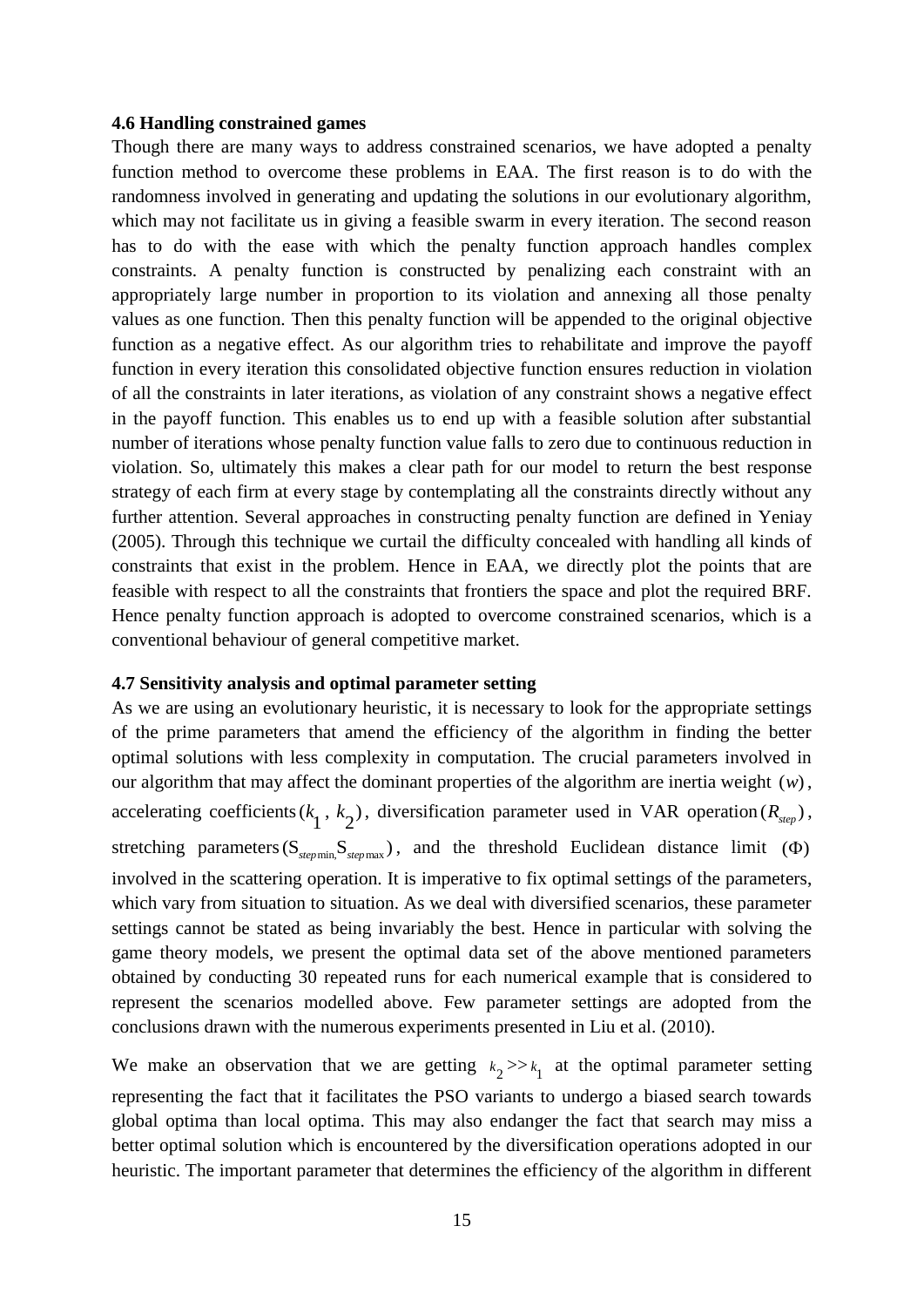scenarios is the stopping criteria to be employed while figuring out the optimal points for tracing out each BRF. This is exercised in two ways, first one being limiting the number of iterations that algorithm runs and the other is by predefining a threshold converging distance beyond which the algorithm does not search. That threshold distance depends on the accuracy in the quality of solutions needed and also on the range of fitness values. Here we employed the first one by defining the constraining maximum number of iterations  $(E)$  as 100 which is verified from the 30 repeated experiments on each scenario. In fact attention should be paid here when we come across a complex situation if it requires more iterations than in the case of constrained optimization. Table 6 shows suitable range of parameters at which our test instances have been solved.

<< Insert Table 6 >>

#### **5. Computational experiments**

The discussion is divided into two sections. The first section presents the optimal parameter settings of the algorithm at which the algorithm is sufficiently robust and efficient to tackle complex payoff functions. Secondly, we present several, increasingly complex, numerical examples corresponding to the models presented in Sections 2.1 to 2.4. The solutions obtained through EAA are compared with those gained from an analytical approach to show the robustness, ease and efficiency of EAA in attaining the Nash Equilibrium, even in games with high levels of complexity.

#### **5. 1 Linear demand and cost**

If we consider a duopoly case in which linear inverse demand function of each firm as (*n* we consider a duopoly call  $P(q_1, q_2) = 3 - 0.01 \times (q_1 + q_2)$  $-0.01 \times (q_1 + q_2)$  and cost function as defined in Section 2.1 with the  $(F_1, c_1) = (0.10, 0.01)$  *and*  $(F_2, c_2) = (0.12, 0.05)$  then payoff function of both parameters as  $(F_1, c_1) = (0.10, 0.01)$  and  $(F_2, c_2) = (0.12, 0.05)$  then payoff function of both firms becomes

forms becomes

\n
$$
\pi_1(q_1, q_2) = q_1 \times (3 - 0.01(q_1 + q_2)) - (0.10 + 0.01 \times q_1)
$$
\n
$$
\pi_2(q_1, q_2) = q_2 \times (3 - 0.01(q_1 + q_2)) - (0.12 + 0.05 \times q_2)
$$

The above data is extracted from the data referred to in (Mathiesen, 2008)**.** Results for Mathiesen's problem 5.2 are presented in Table 7 and the BRFs of both firms and NE is shown in figure 2. The units for best strategy of all the firms presented in all the subsequent tables presented throughout Section 5 are the number of units of production quantities to be produced by the corresponding firm.  $NE_{wr}$  in the all the tables presented throughout Section 5 indicates initial Nash Equilibrium found in wide range search in EAA.

> $<<$  Insert Fig. 2 $>>$ << Insert Table 7 >>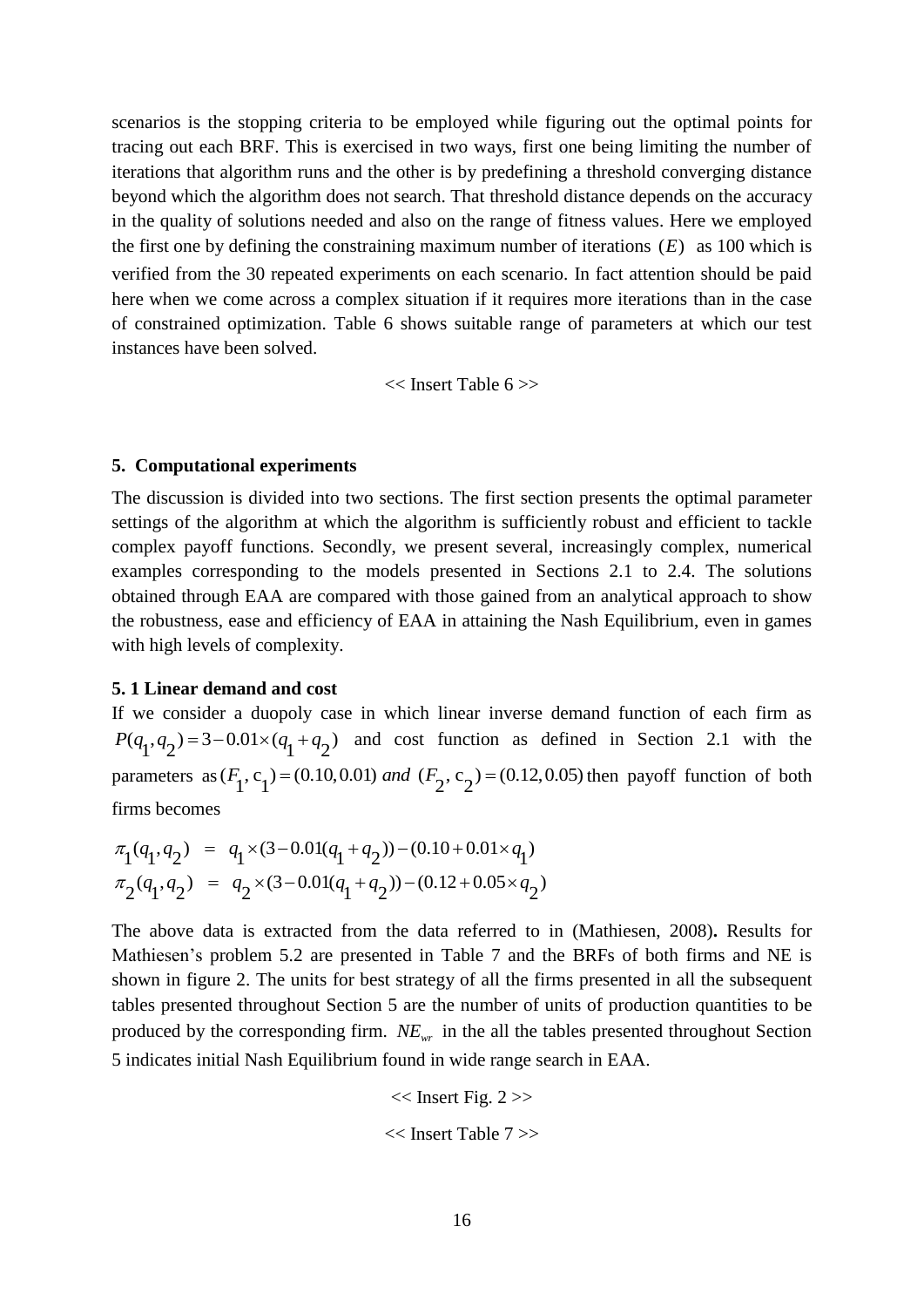Hence from the above results we can observe that the relative error that we get through EAA is negligible at less than 0.05 per cent.

#### **5.2 Non-linear demand**

In this section, we present numerical examples corresponding to each scenario discussed in Section 2.2. The first scenario refers to exponential inverse demand function (Martin, 2002). It considers a duopoly situation whose payoff functions are of the forms shown in equation (8) with the parameters ituation whose payoff functions are of the forms shown in equation  $\alpha_1 = \alpha_2 = 100$ ,  $\beta_1 = \beta_2 = 10$  and  $\gamma = 2$ . The payoff function of each firm becomes:

$$
\pi_1 = q_1 \times 100 \times e^{-\frac{1}{10} \times \left(\sum\limits_{i=1}^{n} q_i\right)^{0.5}}
$$

$$
\pi_2 = q_2 \times 100 \times e^{-\frac{1}{10} \times \left(\sum\limits_{i=1}^{n} q_i\right)^{0.5}}
$$

The solution for this situation is presented in Table 8 and Fig. 3.

<< Insert Fig. 3>> << Insert Table 8>>

#### **5.3 Non-linear demand and non-linear cost functions**

In this case, a situation has been taken up in which both inverse demand function and cost functions having non-linear natures. In this sense we provide a numerical replica for the model that is being described in Section 2.3 in which the demand functions takes a hyperbolic nature with respect to quantity. This following example is adopted from (Martin, 2002), Payoff function of corresponding firm as shown below.

Consider that is being described in Section 2.5 in which the demand functions takes a hyperbolic nature with respect to quantity. This following example is adopted from (Martin, 2002), Payoff function of corresponding firm as shown below.

\n
$$
\pi_1(q_1, q_2) = \frac{450 \times q_1}{2} - (430 - 230 \times q_1 + 61.25 \times q_1^2 - 6.25 \times q_1^3 + 0.25 \times q_1^4)
$$
\n
$$
2 + \sum_{i=1}^{8} q_i
$$
\n
$$
\pi_2(q_1, q_2) = \frac{450 \times q_2}{2} - (430 - 230 \times q_2 + 61.25 \times q_2^2 - 6.25 \times q_2^3 + 0.25 \times q_2^4)
$$
\n
$$
2 + \sum_{i=1}^{8} q_i
$$

Table 10 and figure 4 shows the computational results for the above the scenario. We have presented more elaborate results than Martin (2002) comprising the different optimal responses found by PSOCP in EAA which are used in plotting BRFs of each firm in Table 10.

$$
\ll
$$
 Insert Fig. 4  $\gg$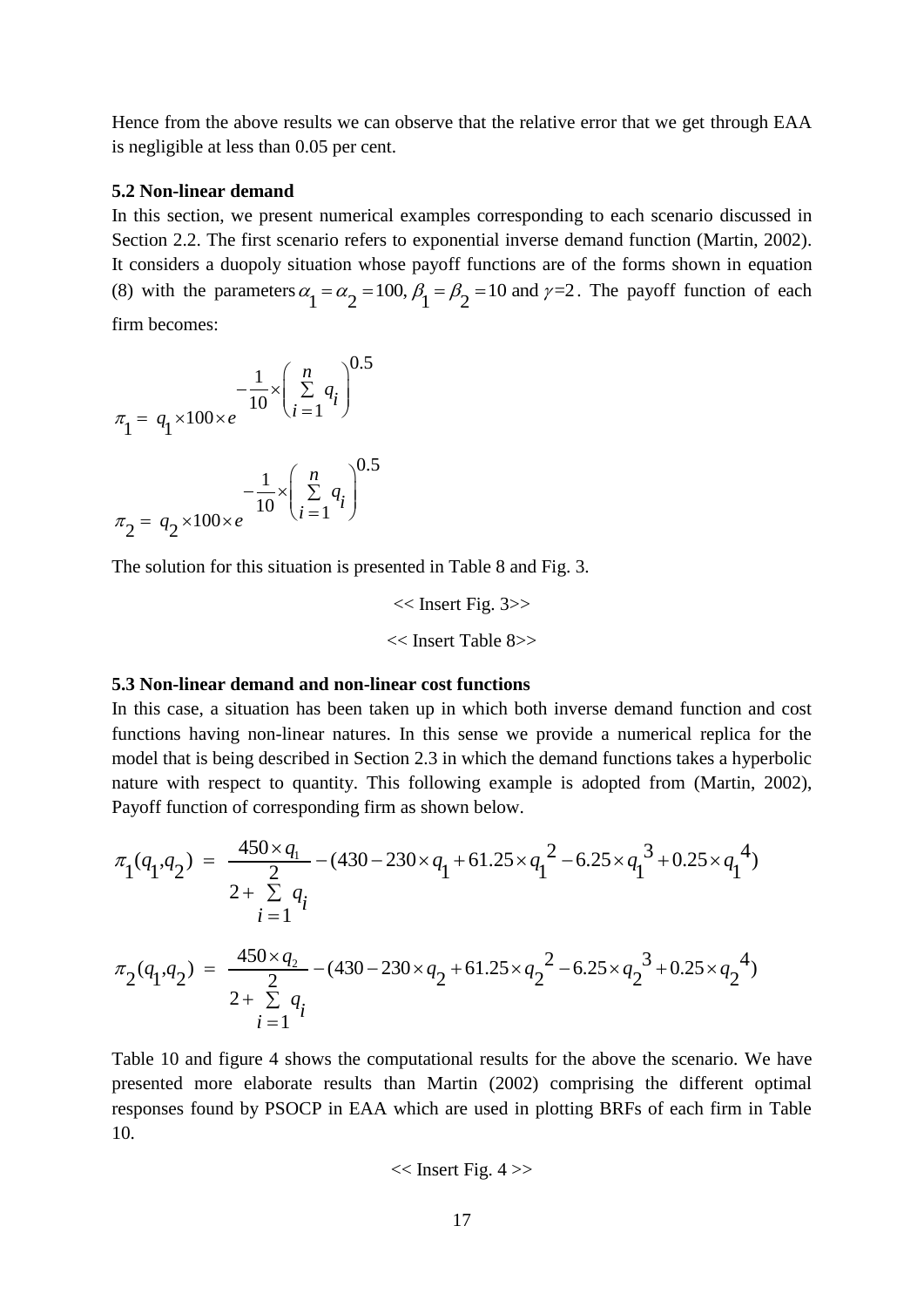#### $<<$  Insert Table 10 $>>$

Another non-linear benchmark scenario having multiple Nash equilibriums involving sinusoidal payoff functions (Razi et al., 2007) is presented. The respective payoff functions

for that duopoly scenario are as shown below  
\n
$$
\pi_1(q_1, q_2) = 21 + q_1 \times \sin(\pi \times q_1) + q_1 \times q_2 \times \sin(\pi \times q_2)
$$
\n
$$
\pi_2(q_1, q_2) = 21 + q_2 \times \sin(\pi \times q_2) + q_1 \times q_2 \times \sin(\pi \times q_1)
$$

Fig. 5 and Table 9 show the results of that bench mark scenario depicting all the possible multiple equilibrium (NE). This example reflects the resilience of the EEA algorithm, achieving solutions to complex games smoothly.

$$
\langle\langle \text{Insert Fig. 5} \rangle\rangle
$$
  

$$
\langle \text{Insert Table 9} \rangle
$$

#### **5.4 Constrained functions: Production and Environmental**

In this case, a constrained scenario has been considered with linear payoff functions subject to constraints that regulate the quantity of production by each firm and environmental pollution levels. The constraints pertain to the production capacities of firms and environmental regulations that regulate emission of pollutants by both firms. The environmental pollution constraints are as described in Section 2.4.

Pay off functions of individual firm:  
\n
$$
\pi_1(q_1, q_2) = q_1 \times (3 - 0.01(q_1 + q_2)) - (0.10 + 0.01 \times q_1)
$$
\n
$$
\pi_2(q_1, q_2) = q_2 \times (3 - 0.01(q_1 + q_2)) - (0.12 + 0.05 \times q_2)
$$

#### **Subject to:**

$$
q_1 \le 20
$$
   
\n $q_2 \le 10$    
\nProduction Capacity Constraints  
\n $0.5 * 6.5 * q_1 + 0.25 * 5 * q_2 \le 100$   
\n $0.5 * 4.583 * q_1 + 0.25 * 6.250 * q_2 \le 100$ 

 $q_1 + 0.25 * 5 * q_2$  $10.25 * 5 * q_2 \le 100$ <br>  $1_1 + 0.25 * 6.250 * q_2$  $583 * q_1 + 0.$ <br> $q_1 + 1.25 * q_2$  $1.25 \cdot q_2 \le 1$ <br>  $q_1 + 1.5625 \cdot q_2$  $q_2 \le 10$ <br>  $0.5 * 6.5 * q_1 + 0.25 * 5 * q_2 \le 100$ <br>  $0.5 * 4.583 * q_1 + 0.25 * 6.250 * q_2 \le 100$ <br>
Environmental Pollution Constraints  $0.5 * 6.5 * q_1 + 0.25 * 5 * q_2$ <br>  $0.5 * 4.583 * q_1 + 0.25 * 6.23$ <br>  $3.25 * q_1 + 1.25 * q_2 \le 100$  $0.5 * 4.583 * q_1 + 0.25 * 6.250 * q$ <br>  $3.25 * q_1 + 1.25 * q_2 \le 100$ <br>  $2.2915 * q_1 + 1.5625 * q_2 \le 100$  $+0.25 * 5 * q_2 \le 10$ <br> $q_1 + 0.25 * 6.250 * q$  $.5 * q_1 + 0.2$ <br>  $.583 * q_1 + 0$ <br>  $q_1 + 1.25 * q$  $33 * q_1 + 0.25 *$ <br>+1.25  $* q_2 \le$ <br> $q_1 + 1.5625 * q$ \times 10]<br>\*6.5 \*  $q_1$  + 0.25 \* 5 \*  $q_2$  \left[100]<br>\*4.583 \*  $q_1$  + 0.25 \* 6.250 \*  $q_2$  \left[100] Environ  $6.5 * q_1 + 0.25 * 5 * q_2 \le 100$ <br>  $4.583 * q_1 + 0.25 * 6.250 * q_2 \le 100$ <br>  $* q_1 + 1.25 * q_2 \le 100$  $583 * q_1 + 0.25 * 6.250 * q_2 \le 100$ <br>  $\begin{cases} \n\frac{1}{1} + 1.25 * q_2 \le 100 \\
\frac{1}{1} + 1.5625 * q_2 \le 100\n\end{cases}$ J 1 2 0 Non Zero Constraints 0 *q q*  $\geq 0$  $\geq 0$ 

Results for the above have been presented in three stages with respect to constraints. The first stage deals with effect of production capacity constraints, second stage deals with effect of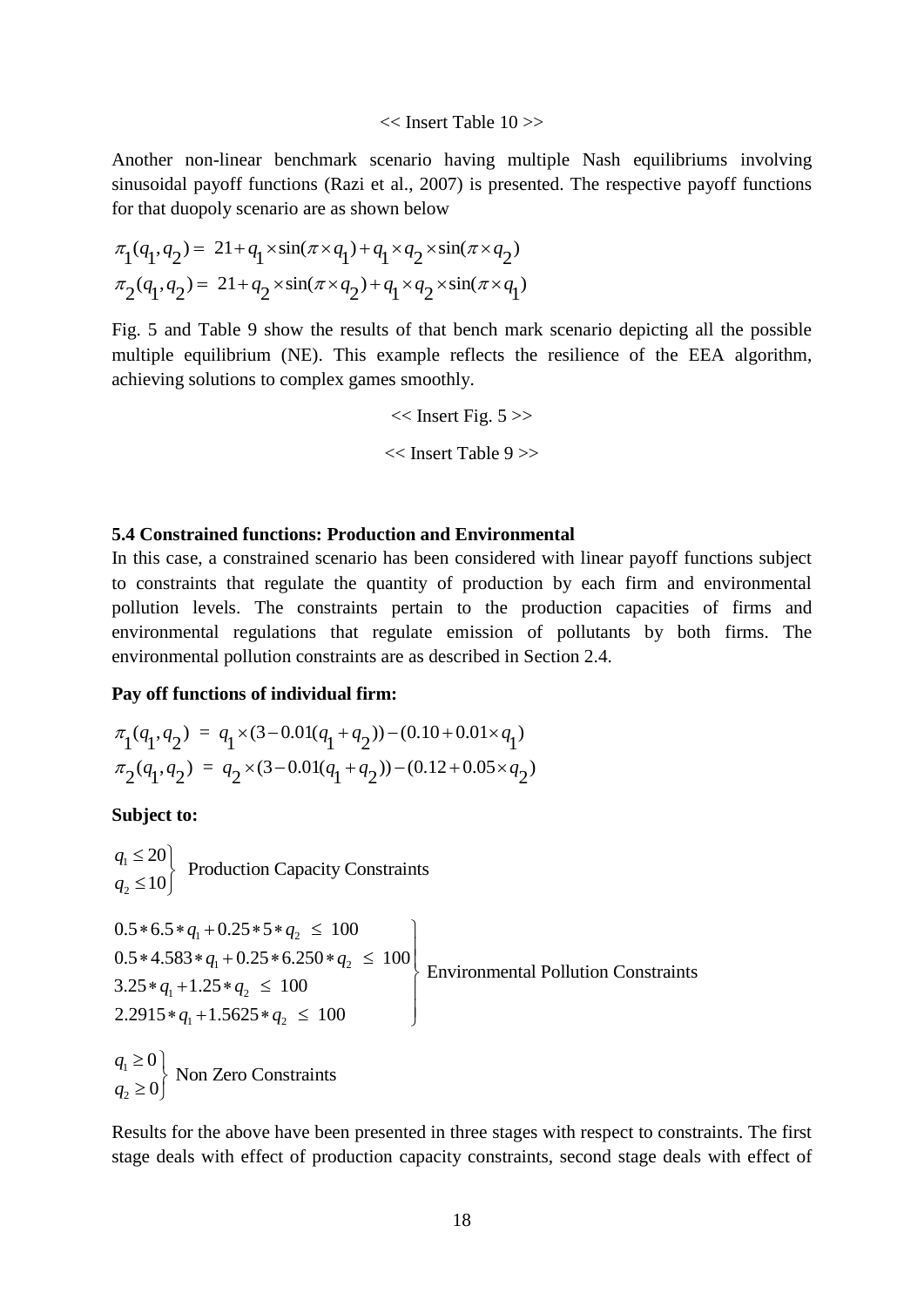pollution constraints and the last stage deals with combined effect on NE. The following figures 11, 12, 13 and tables 6, 7, 8 shows the results in sequence of stages.

```
<< Insert Fig. 6>><< Insert Fig. 7 >>
 << Insert Fig. 8>><< Insert Table 11 >>
<< Insert Table 12>><< Insert Table 13 >>
```
Another constrained scenario can be built by considering the nonlinear payoff functions for each firm subject to the same set of constraints mentioned in Section 5.5. Consider the payoff functions with hyperbolic demand function and a polynomial cost function presented in Section 5.4 subject to the same constraints presented in Section 5.5. The following figure carries the results of this constrained non-linear scenario. We can observe that there is leftward shift in the Nash Equilibrium when we move from the unconstrained scenario in Section 5.4 to current constrained scenario. There does not exist multiple equilibrium in constrained scenario compared to unconstrained scenario. In the figure 9, BRF-1, BRF-2 represents best response functions in constrained scenario and BRF-1UC, BRF-2UC represents best response curves of unconstrained scenario. NE-UC indicates Nash equilibrium in the unconstrained scenario, NE-C indicates Nash equilibrium in the constrained scenario.

 $<<$  Insert Fig. 9>>

A comparison of the above test have been made with the possible exact solutions obtained through traditional analytical approach and these are presented in Table 14. Except scenario 1 and 2, it is difficult to find analytical solutions for the remaining scenarios. Hence no comparison could be done for those scenarios. In fact this shows the value of the proposed EAA as it can handle without difficulty complicated scenarios that cannot be solved using an analytical approach.

$$
\ll
$$
 Insert Table 14  $>$ 

#### **6. Conclusion**

This paper used an evolutionary algorithmic approach to determine the Nash equilibrium for situations of duopolistic competition involving nonlinearities, constraints and discrete functions. This is a novel way of determining the Nash equilibrium and a novel application of particle swarm optimization. The model was validated by comparing the results found using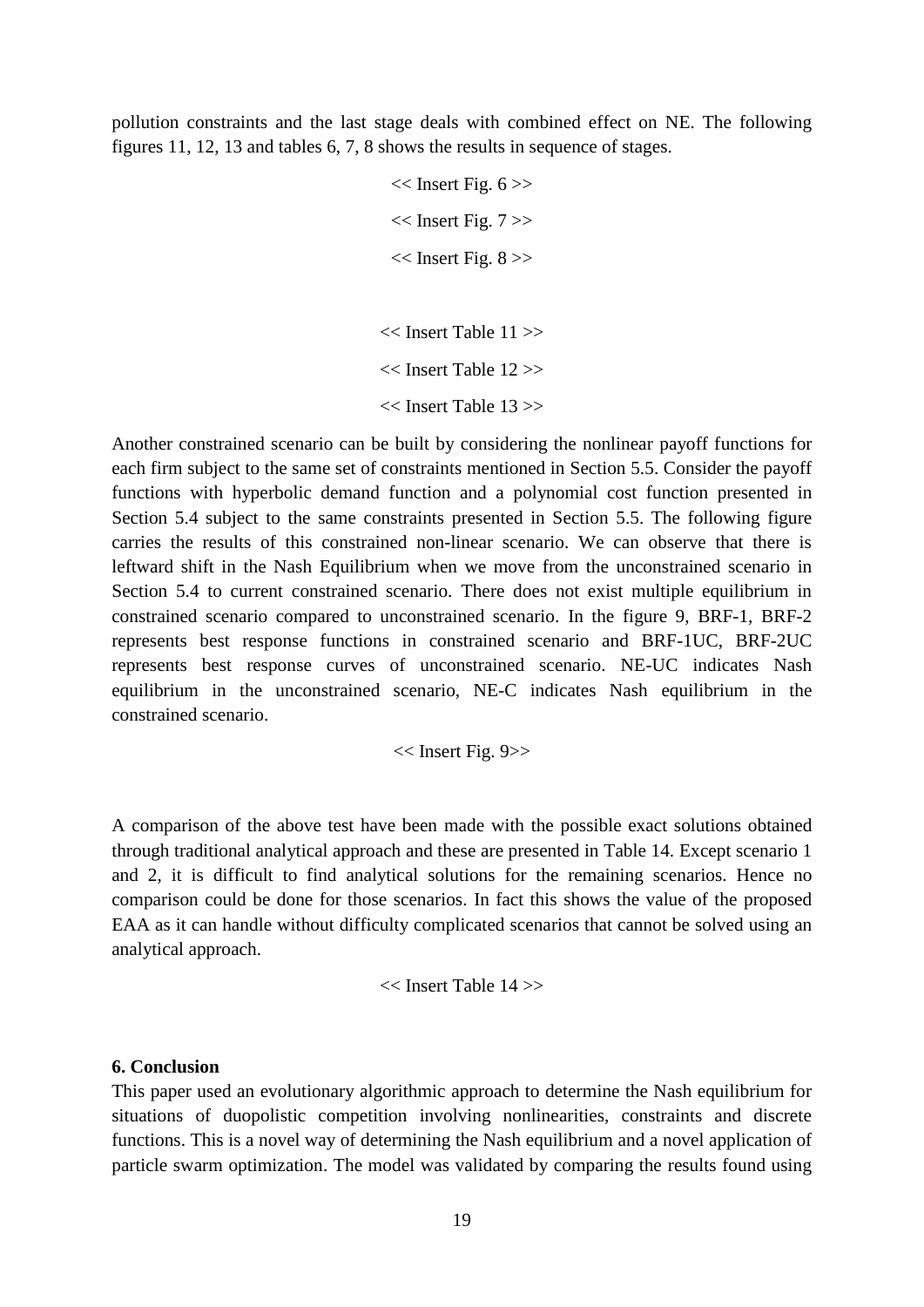the composite particle swarm approach to results determined analytically for a variety of different cases. Closed form analytical solutions however can be found only for industrial competition problems specified for relatively simple, usually linear, formats. The power of the composite particle swarm approach is that solutions for the Nash equilibrium can be found for complex non-linear situations. Examples of non-linear competitive situations abound in the real world, for example where inverse demand functions are concave rather than linear, where firm costs demonstrate economies or diseconomies of scale, or where production capacity is constrained or formulated in discrete bands. A limitation of this research is that EAA has been tested using a limited number of cases and Nash equilibria determined only for pure strategies. Further research work may be carried out to extend the variety of cases examined, to consider more realistic competitive situations, and to determine Nash equilibrium in mixed strategies.

#### **References**

- Agiza, H. N., & Elsadany, a. a. (2004). Chaotic dynamics in nonlinear duopoly game with heterogeneous players. *Applied Mathematics and Computation*, *149*(3), 843–860. doi:10.1016/S0096-3003(03)00190-5
- Al-Awami, A. T., Zerguine, A., Cheded, L., Zidouri, A., & Saif, W. (2011). A new modified particle swarm optimization algorithm for adaptive equalization. *Digital Signal Processing*, *21*(2), 195–207. doi:10.1016/j.dsp.2010.05.001
- Cheng, S., Reeves, D. M., Vorobeychik, Y., & Wellman, M. P. (2004). Notes on Equilibria in Symmetric Games. *Research Collection School of Information Systems*, (1995), 1–5.
- Chern, M. S., Chan, Y. L., Teng, J. T., & Goyal, S. K. (2014). Nash equilibrium solution in a vendor-buyer supply chain model with permissible delay in payments. *Computers and Industrial Engineering*, *70*, 116–123. doi:10.1016/j.cie.2014.01.013
- Daskalkis, C. & Goldberg, P.W. (2009). The Complexity of computing a Nash Equilibrium. *Society for Industrial and Applied Mathematics*, *39*(1), 195–259.
- Fabrikant, A., Papadimitriou, C., & Berkeley, U. C. (2004). The Complexity of Pure Nash Equilibria. In *Proceedings of the thirty-sixth annual ACM symposium on Theory of computingthe thirty-sixth annual ACM symposium on Theory of computing* (pp. 604– 612).
- Grant Schoenebeck, S. V. (2006). The Computational Complexity of Nash Equilibria in Concisely Represented Games. In *Proceedings of the 7th ACM conference on Electronic commerce* (pp. 270–279).
- Haurie, A., & Krawczyk, J. B. (1997). Optimal charges on river effluent from lumped and distributed sources. *Environmental Modeling and Assessment*, *2*, 177–189.
- Kemmoé Tchomté, S., & Gourgand, M. (2009). Particle swarm optimization: A study of particle displacement for solving continuous and combinatorial optimization problems.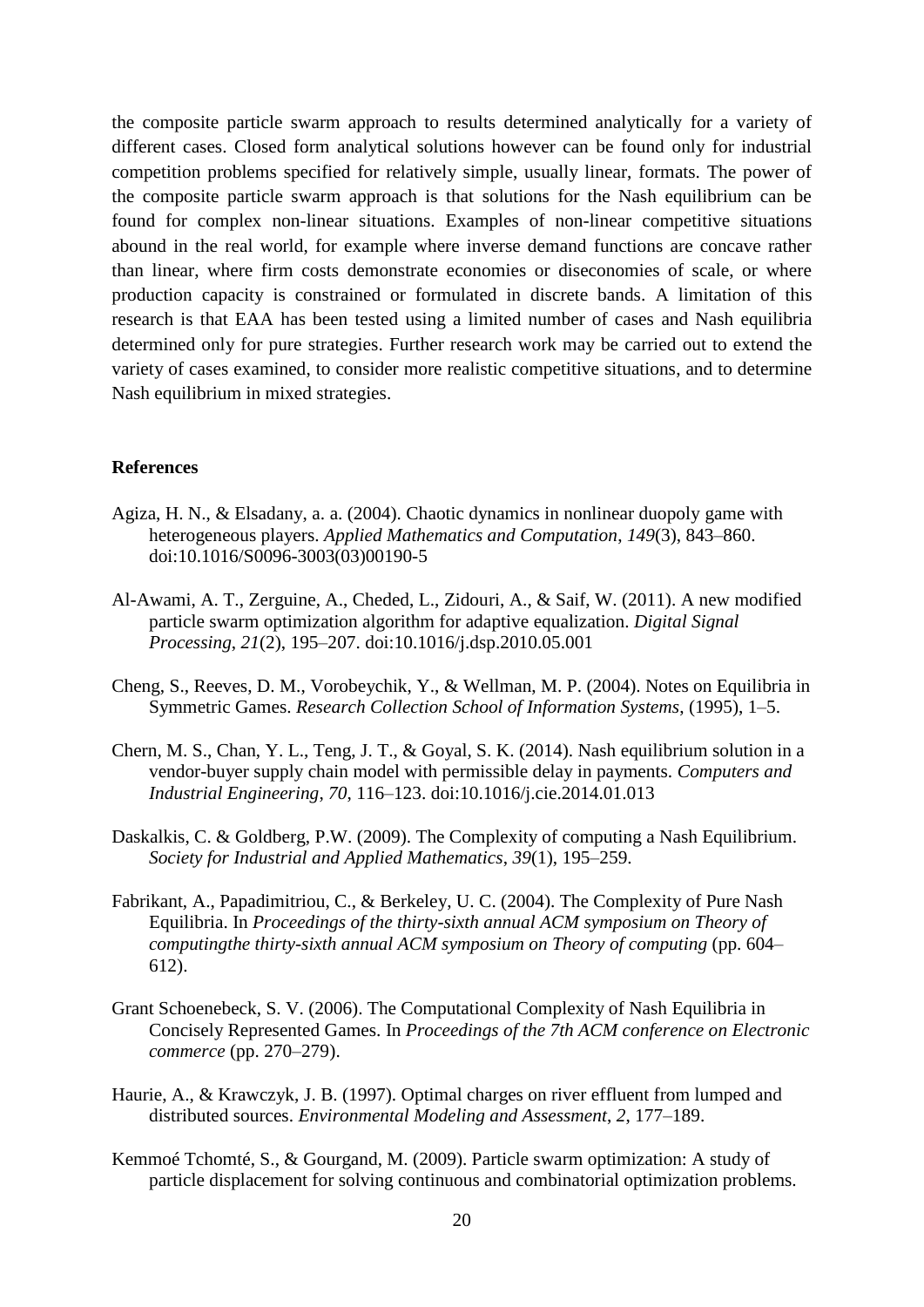*International Journal of Production Economics*, *121*(1), 57–67. doi:10.1016/j.ijpe.2008.03.015

- Kennedy, J., & Eberhart, R. (1995). Particle Swarm Optimization. In *Proceedings of IEEE Conference on Neural Networks* (Vol. 4, pp. 1942–1948).
- Konak, A., Kulturel-Konak, S., & Snyder, L. V. (2015). A game-theoretic genetic algorithm for the reliable server assignment problem under attacks. *Computers and Industrial Engineering*, *85*, 73–85. doi:10.1016/j.cie.2015.02.028
- Liu, L., Yang, S., & Wang, D. (2010). Particle Swarm Optimization With Composite Particles in Dynamic Environments. *IEEE TRANSACTION SYSTEMS, MAN, AND CYBERNETICS*, *40*(6), 1634–1648.
- Ma, C. (2011). A regularized smoothing Newton method for solving the symmetric cone complementarity problem. *Mathematical and Computer Modelling*, *54*(9-10), 2515– 2527. doi:10.1016/j.mcm.2011.06.013
- Martin, S. (2002). *Advanced Industrial Economics*. Blackwell Publishers.
- Maskin, E. (1986). The in Existence of Equilibrium Economic Discontinuous Economic Games, I: Theory. *The Review of Economic Studies*, *53*(1), 1–26.
- Mathiesen, L. (2008). Regulation of pollution in a Cournot equilibrium. *SSRN Electroinics Journal*, *1*(June), 1–19. doi:10.2139/ssrn.1552006
- Nash, J. (1951). Non-Cooperative Games. *Annals of Mathematics*, *54*(2), 286–295.
- Nash, J. F. (1950). Equilibrium Points in n-Person Games. In *Proceedings of the National Academy of Sciences of the United States of America* (Vol. 36, pp. 48–49).
- Nearchou, A. C. (2011). Maximizing production rate and workload smoothing in assembly lines using particle swarm optimization. *International Journal of Production Economics*, *129*(2), 242–250. doi:10.1016/j.ijpe.2010.10.016
- Nezami, O. M., Bahrampour, A., & Jamshidlou, P. (2013). Dynamic Diversity Enhancement in Particle Swarm Optimization (DDEPSO) Algorithm for Preventing from Premature Convergence. *Procedia Computer Science*, *24*, 54–65. doi:10.1016/j.procs.2013.10.027
- Razi, K., Shahri, S. H., & Kian, A. R. (2007). Finding Nash Equilibrium Point of Nonlinear Non-cooperative Games Using Coevolutionary Strategies. In *Seventh International Conference on Intelligent Systems Design and Applications (ISDA 2007)* (pp. 875–882). Ieee. doi:10.1109/ISDA.2007.41
- Tsai, C.-Y., & Yeh, S.-W. (2008). A multiple objective particle swarm optimization approach for inventory classification. *International Journal of Production Economics*, *114*(2), 656–666. doi:10.1016/j.ijpe.2008.02.017